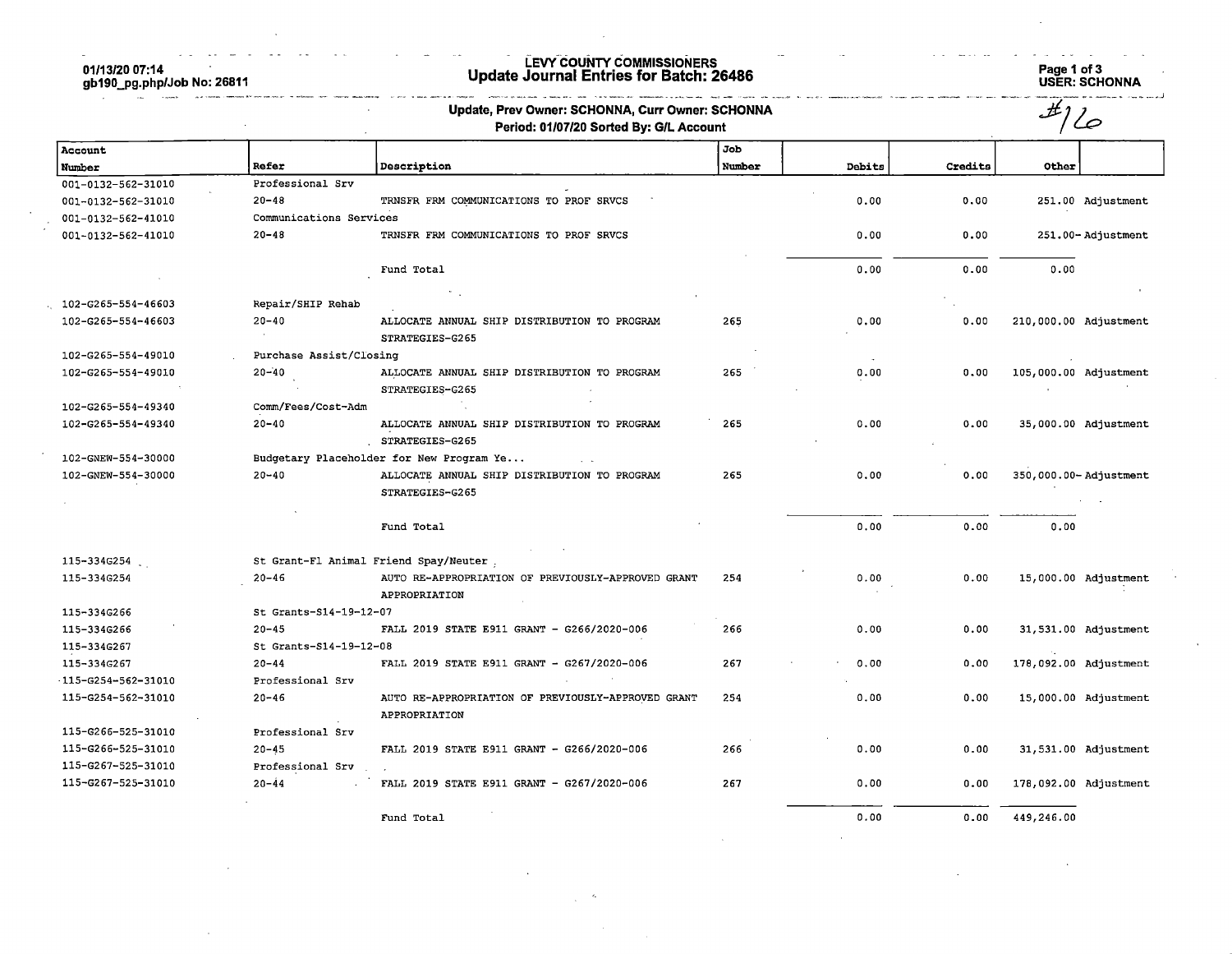01/13/20 07:14

## gb190\_pg.php/Job No: 26811

#### LEVY COUNTY COMMISSIONERS Update Journal Entries for Batch: 26486

Page 2 of 3 USER: SCHONNA

#### and a cross of complete the complete  $\omega$  ,  $\omega$  ,  $\omega$  ,  $\omega$  $\sim$ Update, Prev Owner: SCHONNA, Curr Owner: SCHONNA

Period: 01/07/20 Sorted By: G/L Account

| Account            |                                  |                                                 | Job    |        |         |                                |
|--------------------|----------------------------------|-------------------------------------------------|--------|--------|---------|--------------------------------|
| Number             | Refer                            | Description                                     | Number | Debits | Credits | Other                          |
| 116-0240-526-46010 | Repair/Maint-Bldg/Grounds        |                                                 |        |        |         |                                |
| 116-0240-526-46010 | $20 - 47$                        | TRNSFR FRM REPAIR/MAINT-BLDG/GROUNDS TO         |        | 0.00   | 0.00    | $1,000.00 - \text{Adjustment}$ |
|                    |                                  | REPAIR/MAINT-EQUIP                              |        |        |         |                                |
| 116-0240-526-46030 | Repair/Maint-Equipment           |                                                 |        |        |         |                                |
| 116-0240-526-46030 | $20 - 47$                        | TRNSFR FRM REPAIR/MAINT-BLDG/GROUNDS TO         |        | 0.00   | 0.00    | 1,000.00 Adjustment            |
|                    |                                  | REPAIR/MAINT-EQUIP                              |        |        |         |                                |
|                    |                                  | $\sim$                                          |        |        |         |                                |
|                    |                                  | Fund Total                                      |        | 0.00   | 0.00    | 0.00                           |
|                    |                                  |                                                 |        |        |         |                                |
| 301-0310-541-61010 | Land                             |                                                 |        |        |         |                                |
| 301-0310-541-61010 | $20 - 42$                        | TRNSFR FRM CAPITAL OUTLAY RESERVES TO LAND FOR  |        | 0.00   | 0.00    | 1,200.00 Adjustment            |
|                    |                                  | LIMEROCK MINE APPRAISAL/2020-004                |        |        |         |                                |
| 301-6001-519-46010 | Repair/Maint-Bldg/Grounds        |                                                 |        |        |         |                                |
| 301-6001-519-46010 | $20 - 41$                        | TRNSFER FROM CAPITAL OUTLAY RESERVES TO         |        | 0.00   | 0.00    | 75,000.00 Adjustment           |
|                    |                                  | REPAIR/MAINT-BLDG GROUNDS/2020-002              |        |        |         |                                |
| 301-9900-519-99060 | RESERVE FOR CAPITAL OUTLAY       |                                                 |        |        | $\sim$  |                                |
| 301-9900-519-99060 | $20 - 41$                        | TRNSFER FROM CAPITAL OUTLAY RESERVES TO         |        | 0.00   | 0.00    | 75,000.00-Adjustment           |
|                    |                                  | REPAIR/MAINT-BLDG GROUNDS/2020-002              |        |        |         |                                |
| 301-9900-519-99060 | $20 - 42$                        | TRNSFR FRM CAPITAL OUTLAY RESERVES TO LAND FOR  |        | 0.00   | 0.00    | $1,200.00 -$ Adjustment        |
|                    |                                  | LIMEROCK MINE APPRAISAL/2020-004                |        |        |         |                                |
|                    |                                  |                                                 |        |        |         |                                |
|                    |                                  | Account Total                                   |        | 0.00   | 0.00    | $76, 200.00 -$                 |
|                    |                                  |                                                 |        |        |         | <b>College</b>                 |
|                    |                                  | Fund Total                                      |        | 0.00   | 0.00    | 0.00                           |
|                    |                                  |                                                 |        |        |         |                                |
| 363-331G257        | Fed-LAP C40 Sidewalk Design #257 |                                                 |        |        |         |                                |
| 363-331G257        | $20 - 43$                        | APPROPRIATE FUNDS FOR SIDEWALK CONSTRUCTION LAP | 257    | 0.00   | 0.00    | 2,983.00 Adjustment            |
|                    |                                  | GRANT - G257/2020-005                           |        |        |         |                                |
| 363-G257-541-12000 | Regular Salaries & Wages         |                                                 |        |        |         |                                |
| 363-G257-541-12000 | $20 - 43$                        | APPROPRIATE FUNDS FOR SIDEWALK CONSTRUCTION LAP | 257    | 0.00   | 0.00    | 800.00 Adjustment              |
|                    |                                  | GRANT - G257/2020-005                           |        |        |         |                                |
| 363-G257-541-31030 | Prof Srv-Engineering             |                                                 |        |        |         |                                |
| 363-G257-541-31030 | $20 - 43$                        | APPROPRIATE FUNDS FOR SIDEWALK CONSTRUCTION LAP | 257    | 0.00   | 0.00    | 2,183.00 Adjustment            |
|                    |                                  | GRANT - G257/2020-005                           |        |        |         |                                |
|                    |                                  | Fund Total                                      |        | 0.00   | 0.00    | 5,966.00                       |
|                    |                                  |                                                 |        |        |         |                                |
|                    |                                  | Grand Total                                     |        | 0.00   | 0.00    | 455,212.00                     |
|                    |                                  |                                                 |        |        |         | $\sqrt{s}=2$                   |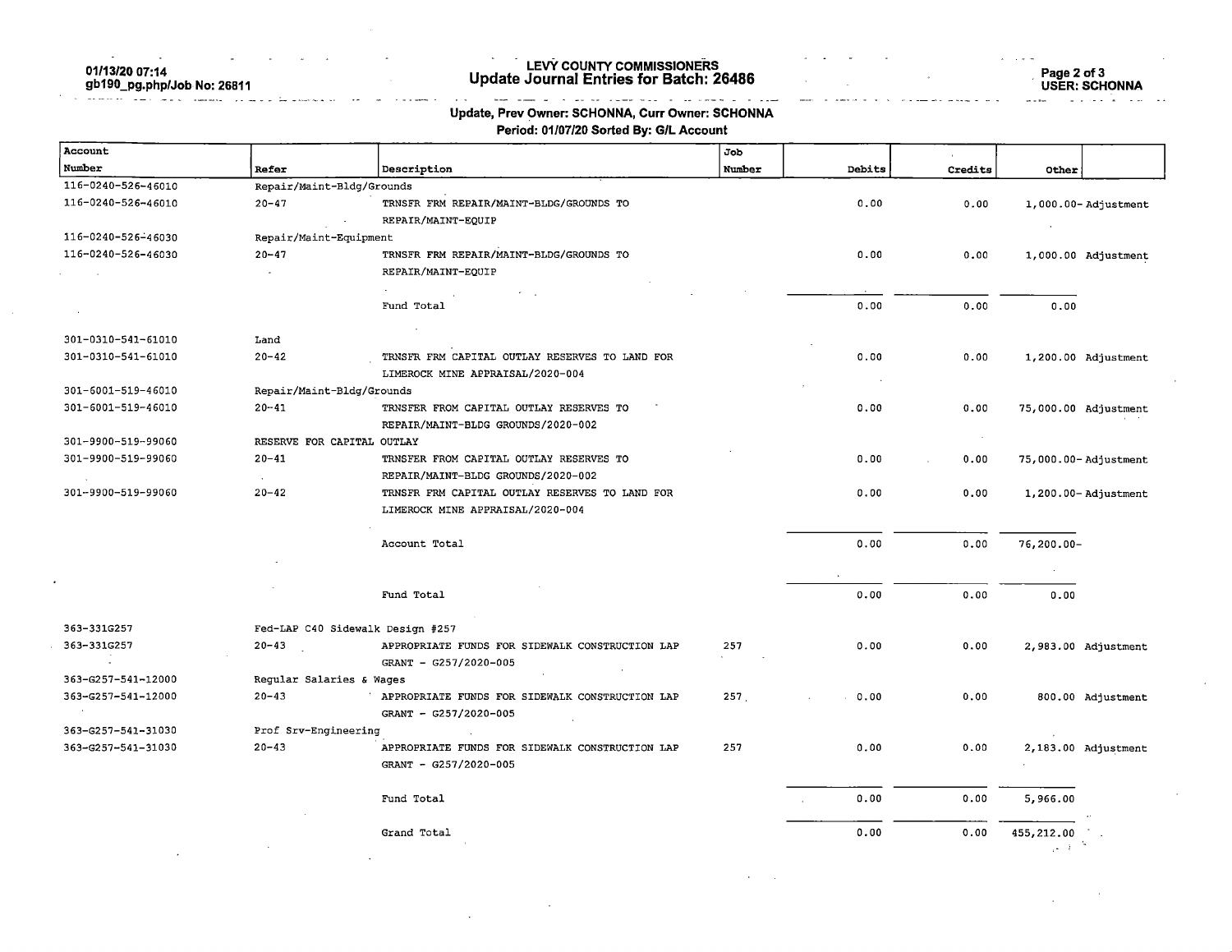01/13/20 07:14 gb190\_pg.php/Job No: 26811

J.

#### LEVY COUNTY COMMISSIONERS Update Journal Entries for Batch: 26486

الفواري الباعات

 $\sim$   $\sim$  $\sim$  Page 3 of 3 USER: SCHONNA

#### $\mathcal{L}^{\mathcal{L}}(\mathcal{L}^{\mathcal{L}})$ Update, Prev Owner: SCHONNA, Curr Owner: SCHONNA

 $\mathbb{Z}^{\mathbb{Z}^2}$ 

 $\omega_{\rm{max}}$ 

 $\ddotsc$ 

#### Period: 01/07/20 Sorted By: G/L Account

| Number<br>l Refer<br>_ | 'Description<br>________ | <b>Number</b> | Debits | ---<br><b>Credits</b> | Other |  |
|------------------------|--------------------------|---------------|--------|-----------------------|-------|--|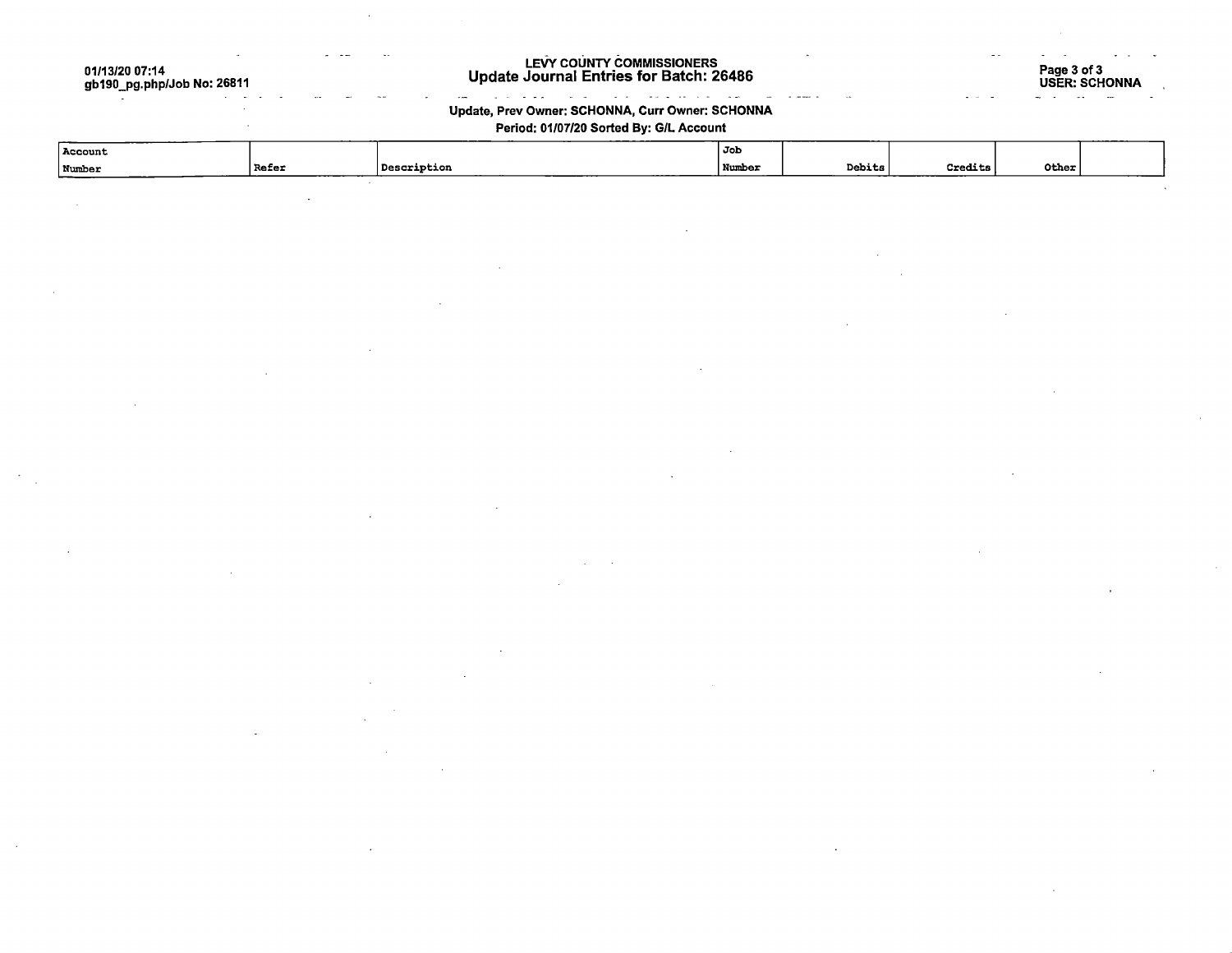Email to: LEVYFINANCE@LEVYCLERK.COM

|                                                                  |                                                                            | One-Time or Recurring? |
|------------------------------------------------------------------|----------------------------------------------------------------------------|------------------------|
| Requesting<br>Department / Office:                               | 0100 BOCC<br>ゞんこつ                                                          | Onc-time               |
|                                                                  | Allocation of Annual SHIP Distribution to Program Strategies               |                        |
| Explanation/                                                     |                                                                            |                        |
| Description:                                                     |                                                                            |                        |
|                                                                  |                                                                            | <b>Grant Match?</b>    |
| <b>SOURCE of Funds</b><br>and Required<br><b>APPROVAL</b> level: | Reducing Expenses (Same Dept & Category) - Dept Head<br>Approval           |                        |
|                                                                  | NOTE ALL COMMITMENTS RECURRING MULTIPLE FISCAL YEARS REQUIRE BOCC APPROVAL | Approved?              |
| <b>BOCC Meeting Date</b><br>(if Necessary)                       |                                                                            |                        |

 $\frac{1}{100}$   $\frac{1}{200}$   $\frac{1}{200}$   $\frac{1}{200}$   $\frac{1}{200}$   $\frac{1}{200}$   $\frac{1}{200}$   $\frac{1}{200}$ 

|                              | BUDGEI AMENDMENI DETAIL                                        |                     |
|------------------------------|----------------------------------------------------------------|---------------------|
| <b>Account Number</b>        | Description                                                    | Increase (Decrease) |
|                              | 102-GNEW-554-30000 Budgetary Place Holder for New Program Year | (350,000)           |
| $(102 - 6265 - 554 - 49340)$ | Admin Fee SHIP Program Comm /Fees/ Cost - Adm                  | 35,000              |
| 102-G265-554-466037          | REHAB/SHIP Repair Rena                                         | 210,000             |
| 102-G265-554-49010           | PURCHASE ASSISTANCE/Closing Rehab-                             | 105,000             |
|                              | Durchase Assi34 Clisting                                       |                     |
|                              |                                                                |                     |
|                              |                                                                |                     |
|                              |                                                                |                     |
|                              |                                                                |                     |
|                              |                                                                |                     |
|                              |                                                                |                     |
|                              |                                                                |                     |
|                              |                                                                |                     |
|                              |                                                                |                     |
|                              |                                                                |                     |
|                              |                                                                |                     |
|                              |                                                                |                     |
|                              |                                                                |                     |
|                              |                                                                |                     |
|                              |                                                                |                     |
|                              |                                                                |                     |

#### Net Increase (Decrease) in USES: \$

**EXAMPLE ON A TABLE VENUES/SOURCES ON VAN THIS SECTION Account Number** Description Increase (Decrease) \$  $\mathbf{r}$ 

#### Net Increase (Decrease) in SOURCES: \$ DOES BUDGET AMENDMENT BALANCE?

DEPARTMENT HEAD: **COUNTY** COORDINATOR: **CLERK OR FINANCE OFFICER** 

 $\overline{)}$ 

 $\overline{L}$ 

YI \$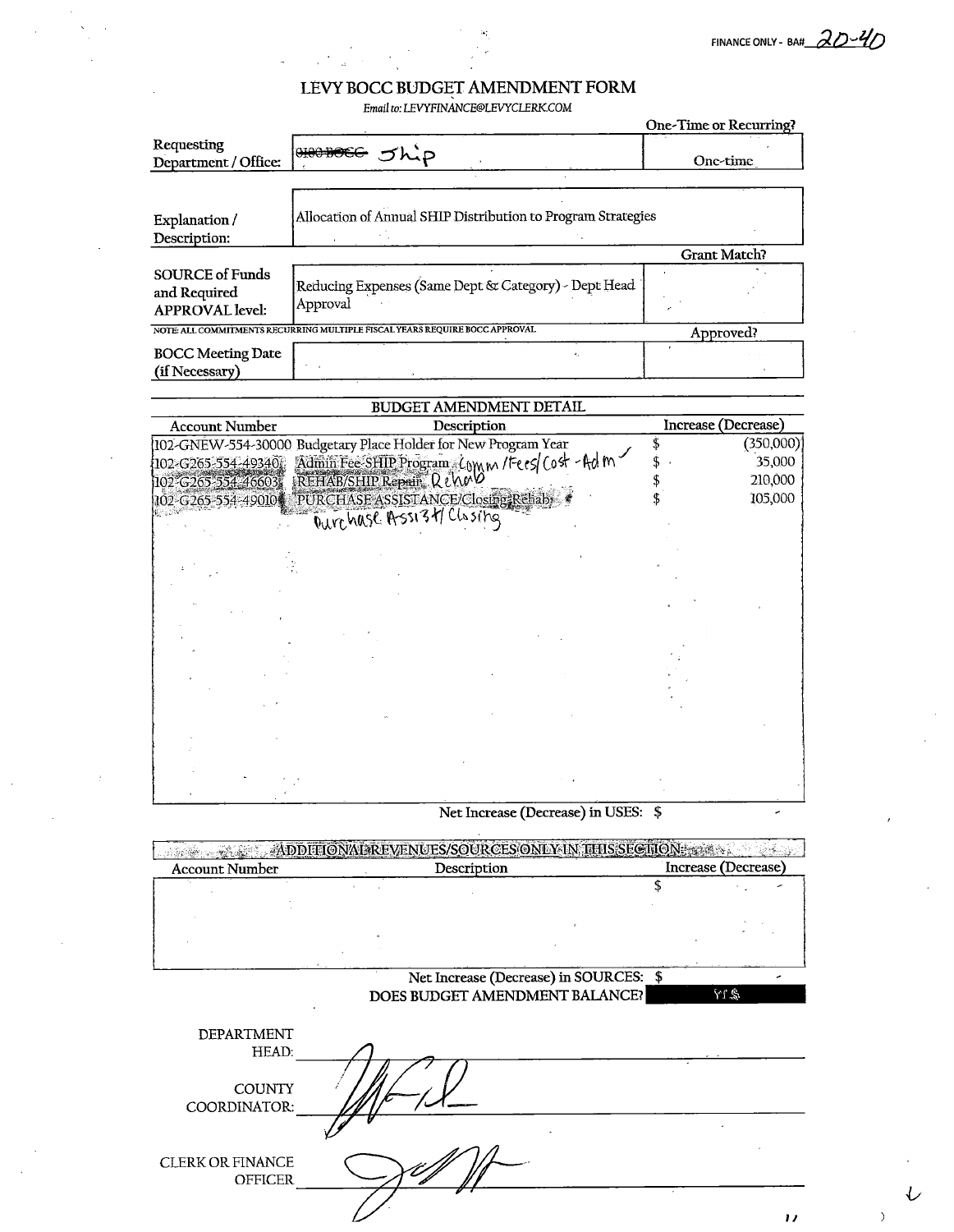FINANCE ONLY - BA#  $20-4$ 

| Department / Office:<br>Explanation /<br>Description:<br><b>SOURCE of Funds</b><br>and Required<br><b>APPROVAL</b> level: | ONOGENERAL OPERATIONS Cap Projects<br>Transfer money from Capital Outlay Reserves to Repair/Main-Build Grounds |                                |                                        | One-time                  |          |
|---------------------------------------------------------------------------------------------------------------------------|----------------------------------------------------------------------------------------------------------------|--------------------------------|----------------------------------------|---------------------------|----------|
|                                                                                                                           |                                                                                                                |                                |                                        |                           |          |
|                                                                                                                           |                                                                                                                |                                |                                        |                           |          |
|                                                                                                                           |                                                                                                                |                                |                                        |                           |          |
|                                                                                                                           |                                                                                                                |                                |                                        |                           |          |
|                                                                                                                           |                                                                                                                |                                |                                        | Grant Match?              |          |
|                                                                                                                           |                                                                                                                |                                |                                        |                           |          |
|                                                                                                                           | Appropriating Reserves (Capital Outlay Reserve) -<br>Approved by BOCC Resolution                               |                                |                                        |                           |          |
|                                                                                                                           | NOTE: ALL COMMITMENTS RECURRING MULTIPLE FISCAL YEARS REQUIRE BOCC APPROVAL                                    |                                |                                        | NO                        |          |
|                                                                                                                           |                                                                                                                |                                |                                        | Approved?                 |          |
| <b>BOCC Meeting Date</b><br>(if Necessary)                                                                                | Tuesday, January 7, 2020                                                                                       |                                |                                        |                           |          |
|                                                                                                                           |                                                                                                                |                                |                                        |                           |          |
|                                                                                                                           |                                                                                                                | <b>BUDGET AMENDMENT DETAIL</b> |                                        |                           |          |
| <b>Account Number</b>                                                                                                     |                                                                                                                | Description                    |                                        | Increase (Decrease)       |          |
| 301-9900-519-99060                                                                                                        | Capital Outlay Reserves                                                                                        |                                |                                        |                           | (75,000) |
| 301-6001-519-46010                                                                                                        | Repair/Maint-Bldg Grounds.                                                                                     |                                |                                        |                           | 75,000   |
|                                                                                                                           |                                                                                                                |                                |                                        |                           |          |
|                                                                                                                           |                                                                                                                |                                |                                        |                           |          |
|                                                                                                                           |                                                                                                                |                                |                                        |                           |          |
|                                                                                                                           |                                                                                                                |                                |                                        |                           |          |
|                                                                                                                           |                                                                                                                |                                |                                        |                           |          |
|                                                                                                                           |                                                                                                                |                                |                                        |                           |          |
|                                                                                                                           |                                                                                                                |                                |                                        |                           |          |
|                                                                                                                           |                                                                                                                |                                |                                        |                           |          |
|                                                                                                                           |                                                                                                                |                                |                                        |                           |          |
|                                                                                                                           |                                                                                                                |                                |                                        |                           |          |
|                                                                                                                           |                                                                                                                |                                |                                        |                           |          |
|                                                                                                                           |                                                                                                                |                                |                                        |                           |          |
|                                                                                                                           |                                                                                                                |                                |                                        |                           |          |
|                                                                                                                           |                                                                                                                |                                |                                        |                           |          |
|                                                                                                                           |                                                                                                                |                                |                                        |                           |          |
|                                                                                                                           |                                                                                                                |                                | Net Increase (Decrease) in USES: \$    |                           | ã        |
|                                                                                                                           |                                                                                                                |                                |                                        |                           |          |
|                                                                                                                           | ADDITIONAL REVENUES/SOURCES ONLY IN THIS SECTION:                                                              |                                |                                        |                           |          |
| Account Number                                                                                                            |                                                                                                                | Description                    |                                        | <b>Increase</b> (Decrease |          |
|                                                                                                                           |                                                                                                                |                                |                                        |                           |          |
|                                                                                                                           |                                                                                                                |                                |                                        |                           |          |
|                                                                                                                           |                                                                                                                |                                |                                        |                           |          |
|                                                                                                                           |                                                                                                                |                                |                                        |                           |          |
|                                                                                                                           |                                                                                                                |                                | Net Increase (Decrease) in SOURCES: \$ |                           |          |
|                                                                                                                           |                                                                                                                |                                | DOES BUDGET AMENDMENT BALANCE?         | 別ら                        |          |
|                                                                                                                           |                                                                                                                |                                |                                        |                           |          |
| DEPARTMENT                                                                                                                |                                                                                                                |                                | Withera                                |                           |          |
| HEAD:                                                                                                                     |                                                                                                                |                                |                                        |                           |          |

**CLERK OR FINANCE** OFFICER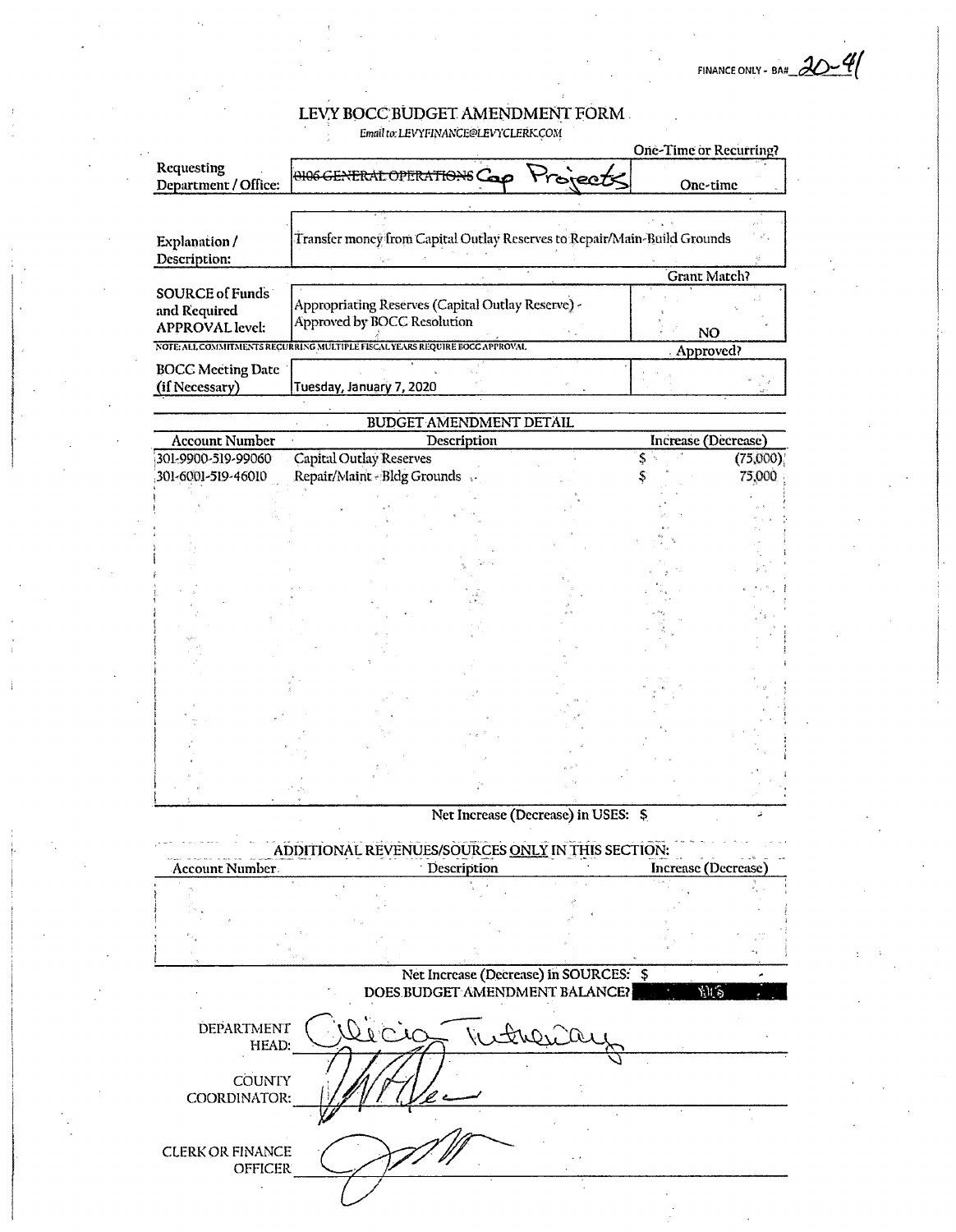#### A RESOLUTION OF THE BOARD OF COUNTY<br>COMMISSIONERS OF LEVY COUNTY. FLORIDA. COMMISSIONERS OF LEVY COUNTY, FLORIDA, AMENDING THE FINAL BUDGET FOR FISCAL YEAR 2019-2020; PROVIDING FOR AN EFFECTIVE DATE.

WHEREAS, the Board of County Commissioners of Levy County, Florida, ("the Board") on September 17, 2019 held a public hearing as required by Section 200.065, Florida Statutes, and adopted Resolution 2019-078, adopting the Final Budget for Fiscal Year 2019-2020; and

WHEREAS, an amendment to the 2019-2020 Final Budget is required as a result of an appropriation of funds from the reserve for future construction and improvements for the purpose for which the reserve was made; and

WHEREAS, on January 7, 2020, the Board considered this Resolution pursuant to the provisions of Section 129.06(2)(c), Florida Statutes, in order to amend the Fiscal Year 2019-2020 Final Budget to reflect the changes required; and

NOW, THEREFORE, BE IT RESOLVED by the Board of County Commissioners of Levy County, Florida, that;

1. The Fiscal Year 2019-2020 Final Budget adopted by Resolution 2019-078, is hereby amended as follows:

2. The Repair/Maintenance – Bldg. Grounds budget shall be increased by \$75,000.00, as reflected in the attached budget amendment form.

3. This resolution shall take effect immediately upon its adoption.

DULY ADOPTED this  $7<sup>th</sup>$  day of January, 2020.

lette 2 r

Matthew Brooks, Chairman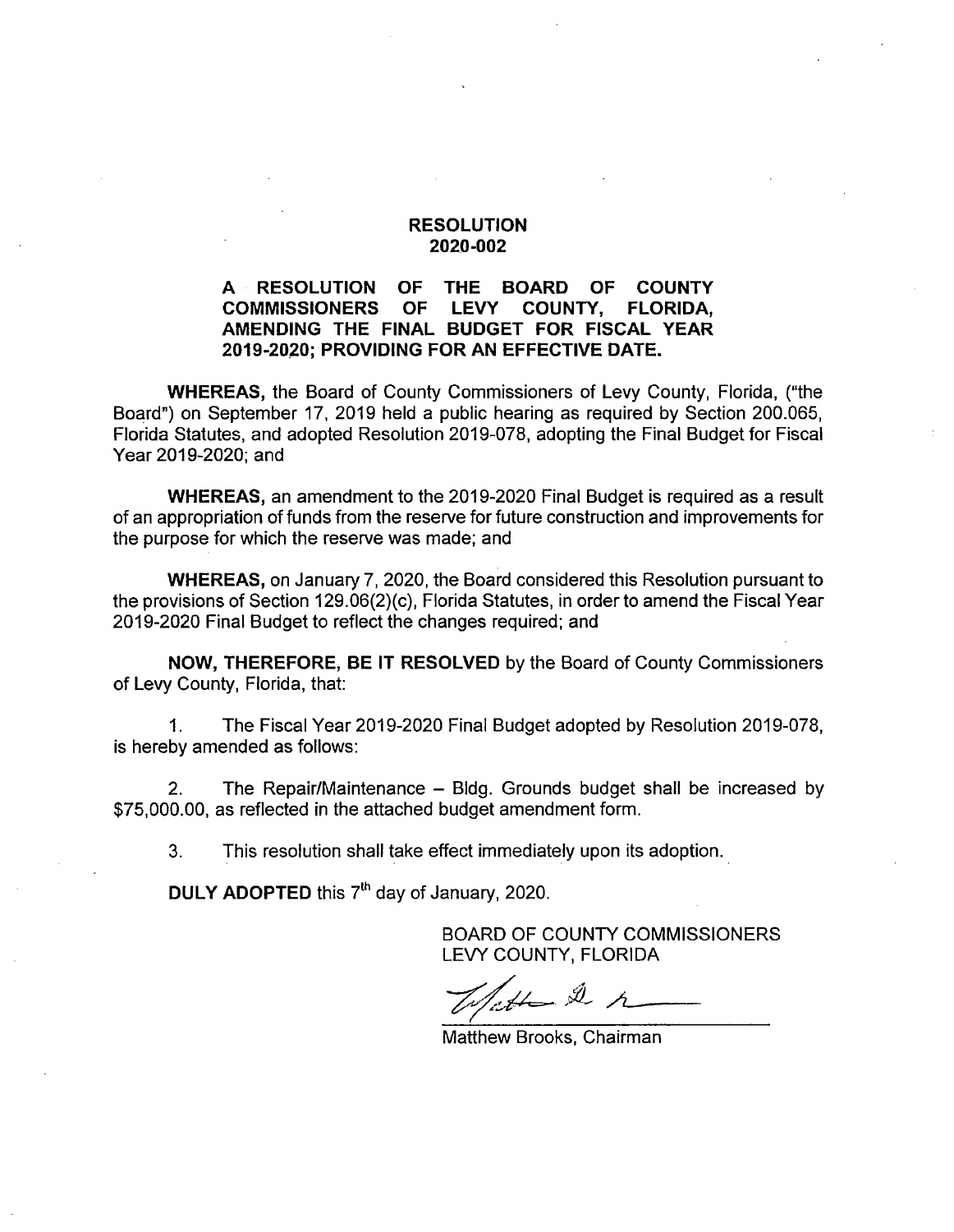Danny J. Shipp

APPROVED AS TO FORM AND LEGAL SUFFICiENCY:

<u>(di hitik</u>

Anne Bast Brown, County Attorney

z:/res/amend.budget.19-20\_capital outlay\_bldg-grounds(1)\_BCC LR2019-009; LR2007-33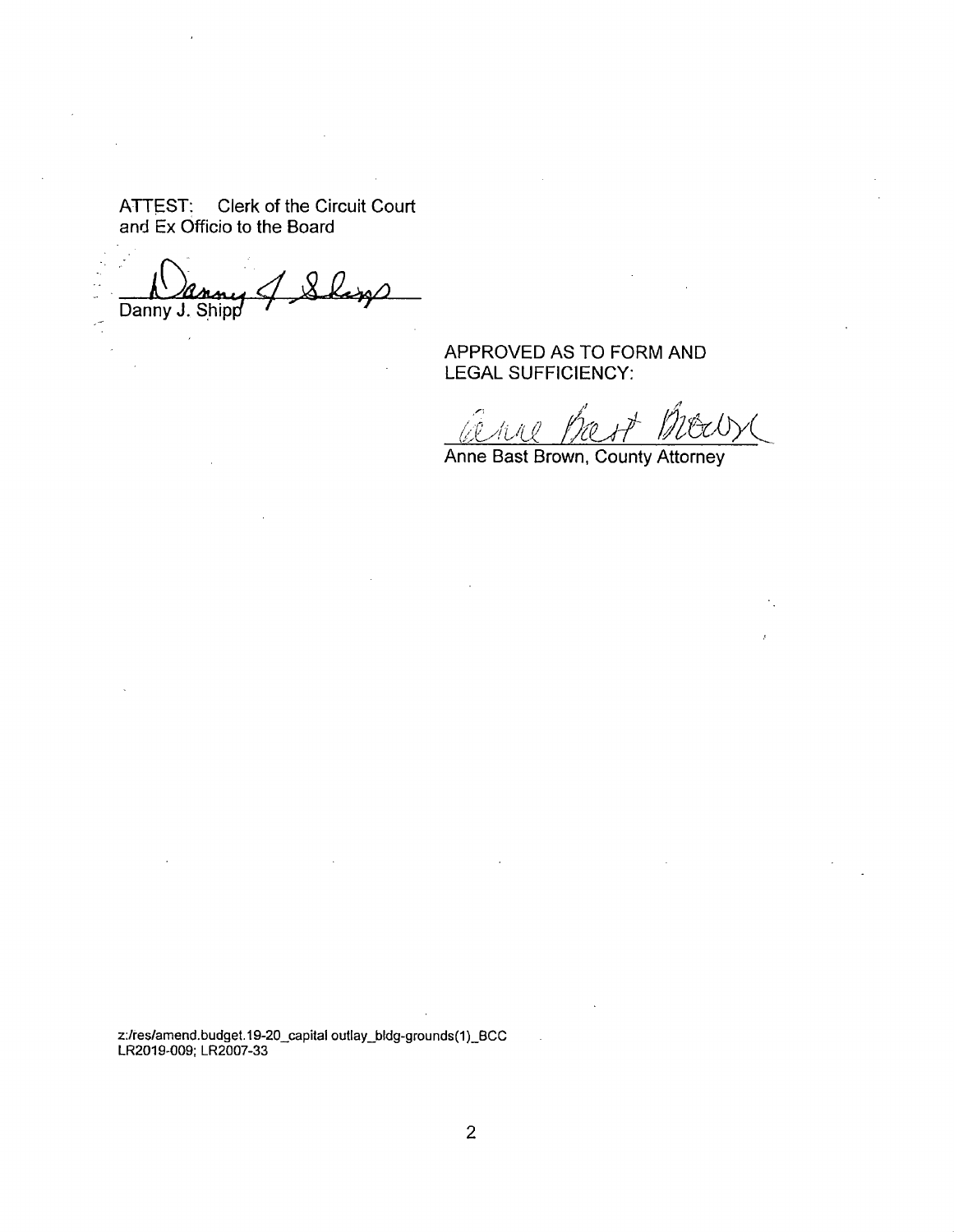FINANCE ONLY - BAR  $20 - 42$ 

Email to: LEVYFINANCE@LEVYCLERK.COM

|                                                                  |                                                                                              | One-Time or Recurring? |         |
|------------------------------------------------------------------|----------------------------------------------------------------------------------------------|------------------------|---------|
| Requesting<br>Department / Office:                               | <b>ONOGENERAL OPERATIONS Cap Project</b>                                                     | One-time               |         |
|                                                                  |                                                                                              |                        |         |
| Explanation /<br>Description:                                    | Transfer money from Capital Outlay Reserves to Repair/Land - for Limerock Mine<br>Appraisal. |                        |         |
|                                                                  |                                                                                              | <b>Grant Match?</b>    |         |
| <b>SOURCE of Funds</b><br>and Required<br><b>APPROVAL</b> level: | Appropriating Reserves (Capital Outlay Reserve) -<br>Approved by BOCC Resolution             |                        |         |
|                                                                  | NOTE ALL COMMITMENTS REGURRING MULTIPLE FISCAL YEARS REQUIRE BOCC APPROVAL                   | <b>NO</b>              |         |
|                                                                  |                                                                                              | Approved?              |         |
| <b>BOCC Meeting Date</b><br>(if Necessary)                       | Tuesday, January 7, 2020                                                                     |                        |         |
|                                                                  | <b>BUDGET AMENDMENT DETAIL</b>                                                               |                        |         |
|                                                                  |                                                                                              | Increase (Decrease)    |         |
| <b>Account Number</b>                                            | Description                                                                                  |                        |         |
| 301-9900-519-99060                                               | <b>Capital Outlay Reserves</b>                                                               | \$                     | (1,200) |
| 301-0310-541-61010                                               | Land                                                                                         | Ş                      | 1,200   |
|                                                                  |                                                                                              |                        |         |
|                                                                  |                                                                                              |                        |         |
|                                                                  |                                                                                              |                        |         |
|                                                                  |                                                                                              |                        |         |
|                                                                  |                                                                                              |                        |         |
|                                                                  |                                                                                              |                        |         |
|                                                                  |                                                                                              |                        |         |
|                                                                  |                                                                                              |                        |         |
|                                                                  |                                                                                              |                        |         |
|                                                                  |                                                                                              |                        |         |
|                                                                  |                                                                                              |                        |         |
|                                                                  |                                                                                              |                        |         |
|                                                                  |                                                                                              |                        |         |
|                                                                  |                                                                                              |                        |         |
|                                                                  |                                                                                              |                        |         |
|                                                                  |                                                                                              |                        |         |
|                                                                  |                                                                                              |                        |         |
|                                                                  |                                                                                              |                        |         |
|                                                                  | Net Increase (Decrease) in USES: \$                                                          |                        |         |
|                                                                  |                                                                                              |                        |         |
|                                                                  | ADDITIONAL REVENUES/SOURCES ONLY IN THIS SECTION:                                            |                        |         |
| <b>Account Number</b>                                            | Description                                                                                  | Increase (Decrease)    |         |
|                                                                  |                                                                                              |                        |         |
|                                                                  |                                                                                              |                        |         |
|                                                                  |                                                                                              |                        |         |
|                                                                  |                                                                                              |                        |         |
|                                                                  |                                                                                              |                        |         |
|                                                                  | Net Increase (Decrease) in SOURCES: \$                                                       |                        |         |
|                                                                  | DOES BUDGET AMENDMENT BALANCE?                                                               | YFS                    |         |
| DEPARTMENT                                                       | $\lambda$ ( $\Omega$ )                                                                       |                        |         |
| HEAD:                                                            |                                                                                              |                        |         |
| <b>COUNTY</b><br>COORDINATOR:                                    |                                                                                              |                        |         |
|                                                                  |                                                                                              |                        |         |

7 K

 $\ddot{\phantom{a}}$ 

 $\hat{\mathcal{L}}$ 

CLERK OR FINANCE OFFICER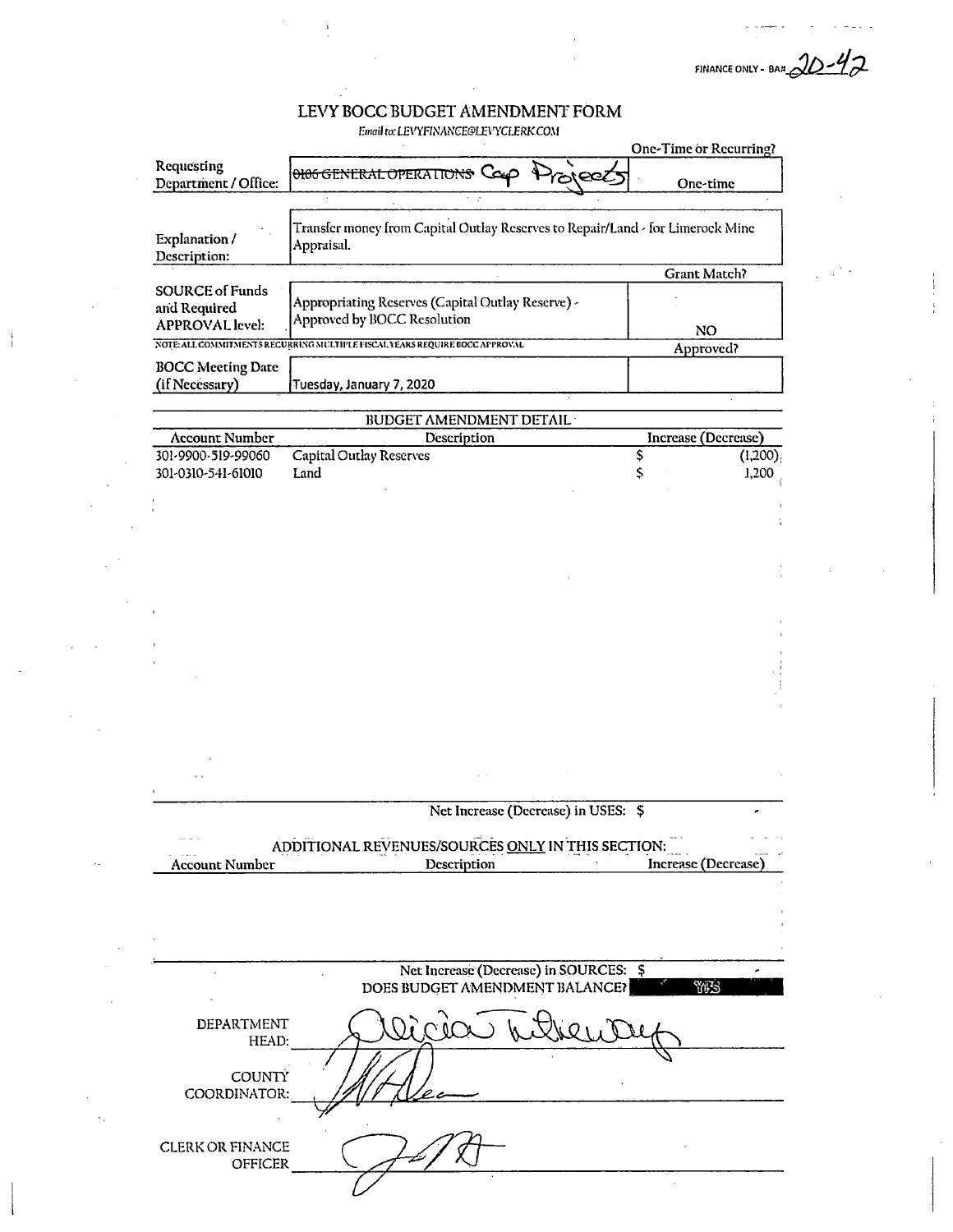#### A RESOLUTION OF THE BOARD OF COUNTY<br>COMMISSIONERS OF LEVY COUNTY, FLORIDA. COMMISSIONERS OF AMENDING THE FINAL BUDGET FOR FISCAL YEAR 2019-2020; PROVIDING FOR AN EFFECTIVE DATE.

WHEREAS, the Board of County Commissioners of Levy County, Florida, ("the Board") on September 17, 2019 held a public hearing as required by Section 200.065, Florida Statutes, and adopted Resolution 2019-078, adopting the Final Budget for Fiscal Year 2019-2020; and

WHEREAS, an amendment to the 2019-2020 Final Budget is required as a result of an appropriation of funds from the reserve for future construction and improvements for the purpose for which the reserve was made; and

WHEREAS, on January 7, 2020, the Board considered this Resolution pursuant to the provisions of Section 129.06(2)(c), Florida Statutes, in order to amend the Fiscal Year 2019-2020 Final Budget to reflect the changes required; and

NOW, THEREFORE, BE IT RESOLVED by the Board of County Commissioners of Levy County, Florida, that:

1. The Fiscal Year 2019-2020 Final Budget adopted by Resolution 2019-078, is hereby amended as follows:

2. The Repair/Land budget shall be increased by \$1,200.00, as reflected in the attached budget amendment form.

3. This resolution shall take effect immediately upon its adoption.

DULY ADOPTED this 7<sup>th</sup> day of January, 2020.

Matthew Brooks, Chairman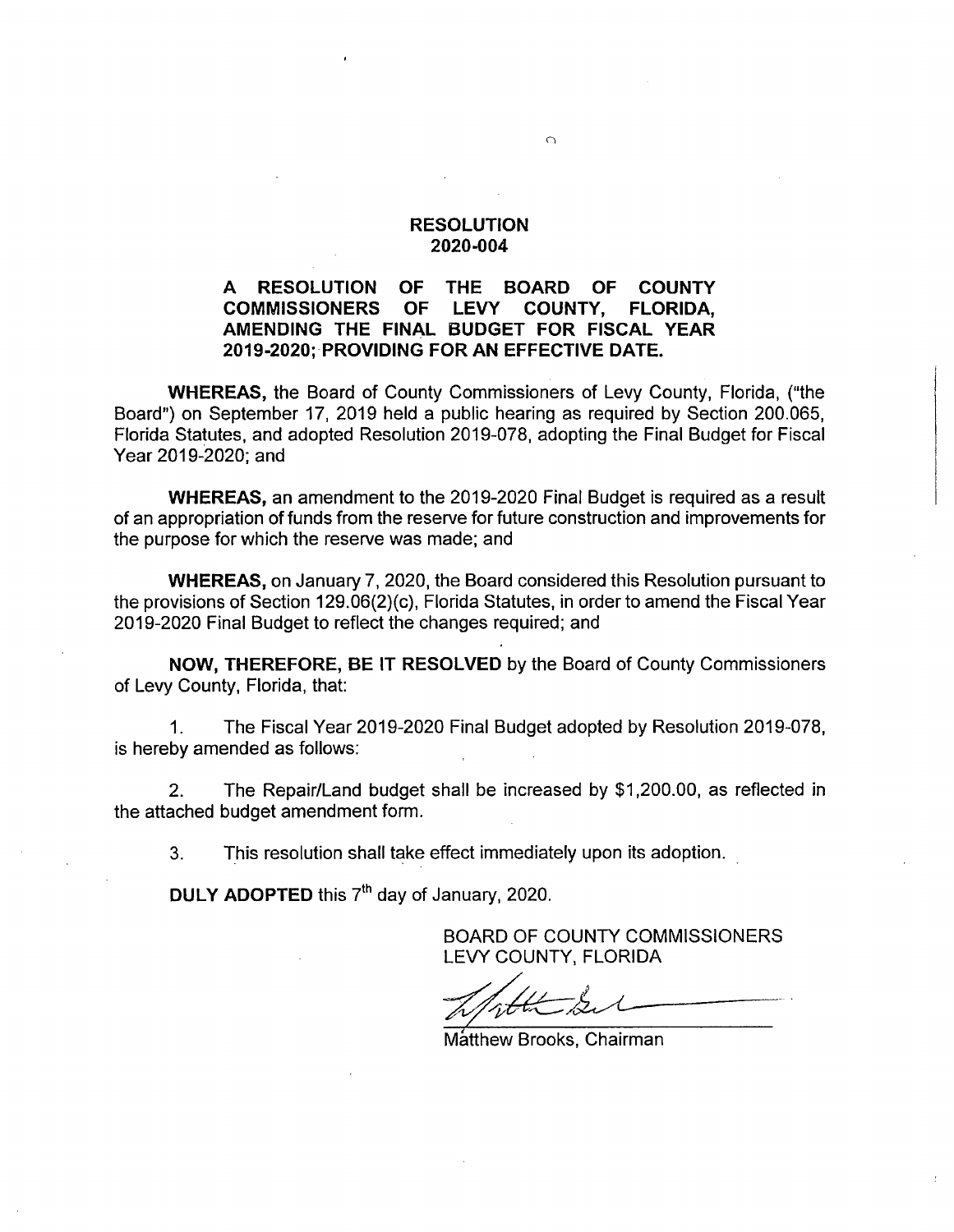Danny J. Shipp

WART.

APPROVED AS TO FORM AND LEGAL SUFFICIENCY:

J

Anne Bast Brown, County Attorney

z:/res/amend.budget.19-20\_capital outlay\_repair-land (2)\_BCC LR2019-009; LR2006-129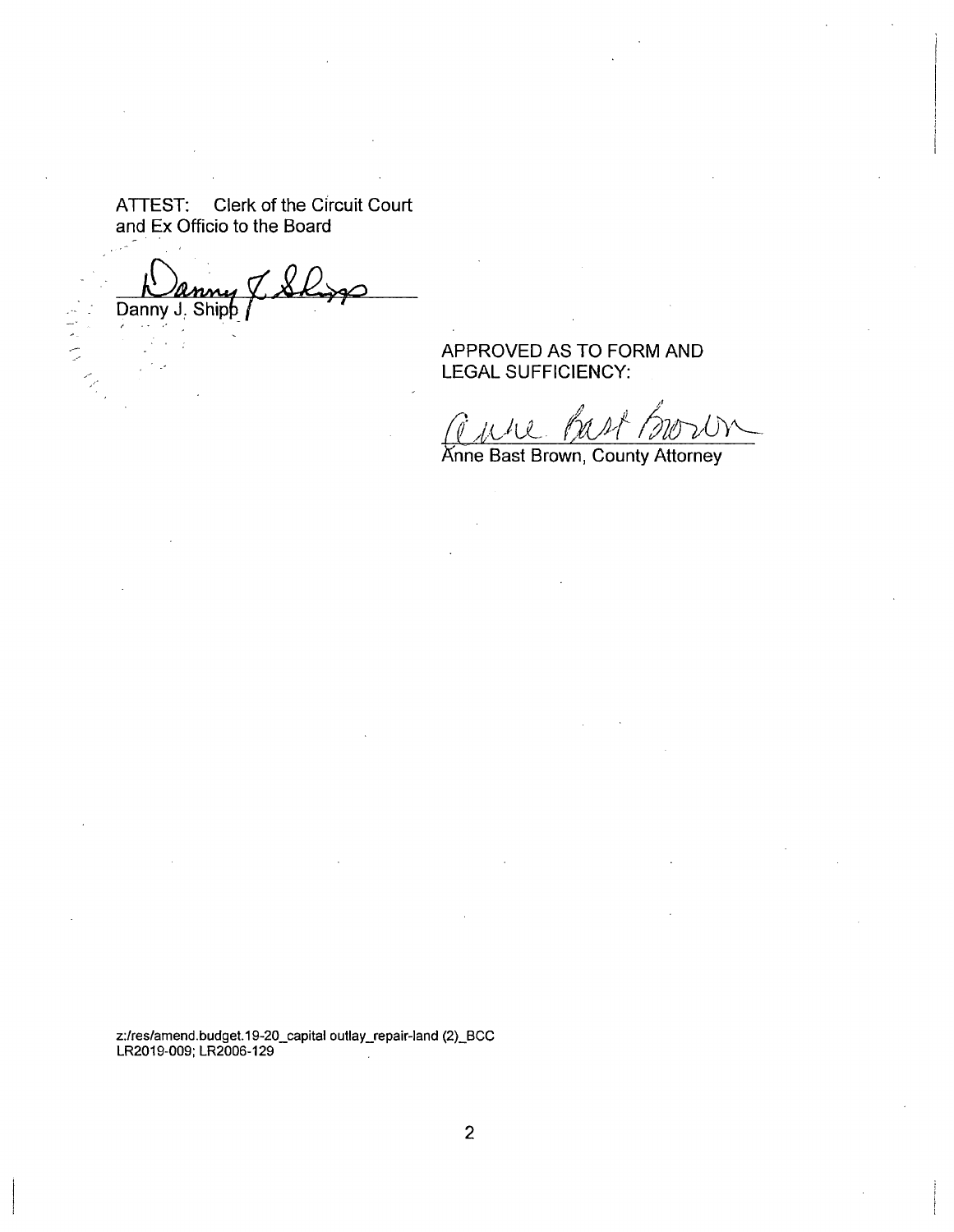FINANCE ONLY - BAH

# LEVY BOCC BUDGET AMENDMENT FORMERATION EDGE ENTERTAINMENT CONTRACTOR

|                                                                  |                                                                                                 |                                        |                                    | <b>One-Time or Recurring?</b>               |                     |
|------------------------------------------------------------------|-------------------------------------------------------------------------------------------------|----------------------------------------|------------------------------------|---------------------------------------------|---------------------|
| Requesting<br>Department / Office:                               | 0310 ROAD DEPT                                                                                  | Road Improvement                       |                                    | One-time                                    |                     |
|                                                                  |                                                                                                 |                                        |                                    |                                             |                     |
| <b>Explanation/</b><br>Description:                              | To appropriate funds for Sidewalk Construction LAP Grant from Mastadon CT to<br>63rd ST on C40. |                                        |                                    |                                             |                     |
|                                                                  |                                                                                                 |                                        |                                    | <b>Grant Match?</b><br>$\tilde{\mathbf{r}}$ |                     |
| <b>SOURCE of Funds</b><br>and Required<br><b>APPROVAL</b> level: | Additional Revenue (Grants, Donations, Reimbursements) -<br>Approved by BOCC Resolution         |                                        |                                    |                                             |                     |
|                                                                  | NOTE: ALL COMMITMENTS RECURRING MULTIPLE FISCAL YEARS REQUIRE BOCC AFFROVAL                     |                                        |                                    | N <sub>O</sub>                              |                     |
|                                                                  |                                                                                                 |                                        |                                    | Approved?                                   |                     |
| <b>BOCC Meeting Date</b><br>(if Necessary)                       | Tuesday, January 07, 2020                                                                       |                                        |                                    |                                             |                     |
|                                                                  |                                                                                                 | <b>BUDGET AMENDMENT DETAIL</b>         |                                    |                                             |                     |
| <b>Account Number</b>                                            |                                                                                                 | Description                            |                                    | Increase (Decrease)                         |                     |
| 363-G257-541-12000                                               | <b>Salaries &amp; Wages</b>                                                                     |                                        |                                    | \$                                          | 800                 |
| 363-G257-541-31030                                               | Engineering                                                                                     |                                        |                                    | S                                           | $2.183 +$           |
|                                                                  |                                                                                                 |                                        |                                    |                                             |                     |
|                                                                  |                                                                                                 |                                        |                                    |                                             |                     |
|                                                                  | JOB# 257                                                                                        |                                        |                                    |                                             |                     |
|                                                                  |                                                                                                 |                                        |                                    |                                             |                     |
|                                                                  |                                                                                                 |                                        |                                    |                                             |                     |
|                                                                  |                                                                                                 |                                        |                                    |                                             |                     |
|                                                                  |                                                                                                 |                                        |                                    |                                             |                     |
|                                                                  |                                                                                                 |                                        |                                    |                                             |                     |
|                                                                  |                                                                                                 |                                        |                                    |                                             |                     |
|                                                                  |                                                                                                 |                                        |                                    |                                             |                     |
|                                                                  |                                                                                                 |                                        |                                    |                                             |                     |
|                                                                  |                                                                                                 |                                        |                                    |                                             |                     |
|                                                                  |                                                                                                 |                                        |                                    |                                             |                     |
|                                                                  |                                                                                                 |                                        |                                    |                                             |                     |
|                                                                  |                                                                                                 |                                        |                                    |                                             |                     |
|                                                                  |                                                                                                 |                                        |                                    |                                             |                     |
|                                                                  |                                                                                                 |                                        | Net Increase (Decrease) in USES: S |                                             | 2.983               |
|                                                                  |                                                                                                 |                                        |                                    |                                             |                     |
|                                                                  | ADDITIONAL REVENUES/SOURCES ONLY IN THIS SECTION:                                               |                                        |                                    |                                             |                     |
| <b>Account Number</b>                                            |                                                                                                 | Description                            |                                    |                                             | Increase (Decrease) |
| <b>MALABINEST</b>                                                | Sider User (CR 40 Rem Nistaden (T to 69 RD SU                                                   |                                        |                                    | S                                           | 2,983               |
|                                                                  |                                                                                                 |                                        |                                    |                                             |                     |
|                                                                  |                                                                                                 |                                        |                                    |                                             |                     |
|                                                                  |                                                                                                 |                                        |                                    |                                             |                     |
|                                                                  |                                                                                                 | Net Increase (Decrease) in SOURCES: S  |                                    |                                             | 2,983               |
|                                                                  |                                                                                                 | DOES BUDGET AMENDMENT BALANCE? WESSELF |                                    |                                             |                     |
| <b>DEPARTMENT</b>                                                |                                                                                                 |                                        |                                    |                                             |                     |
| HEAD:                                                            |                                                                                                 |                                        |                                    |                                             |                     |
|                                                                  |                                                                                                 |                                        |                                    |                                             |                     |
| <b>COUNTY</b>                                                    |                                                                                                 |                                        |                                    |                                             |                     |
| COORDINATOR:                                                     |                                                                                                 |                                        |                                    |                                             |                     |
|                                                                  |                                                                                                 |                                        |                                    |                                             |                     |
|                                                                  |                                                                                                 |                                        |                                    |                                             |                     |
| <b>CLERK OR FINANCE</b>                                          |                                                                                                 |                                        |                                    | Ŷ.                                          |                     |
| <b>OFFICER</b>                                                   |                                                                                                 |                                        |                                    |                                             |                     |
|                                                                  |                                                                                                 |                                        |                                    |                                             |                     |
|                                                                  |                                                                                                 |                                        |                                    |                                             |                     |
|                                                                  |                                                                                                 |                                        |                                    |                                             |                     |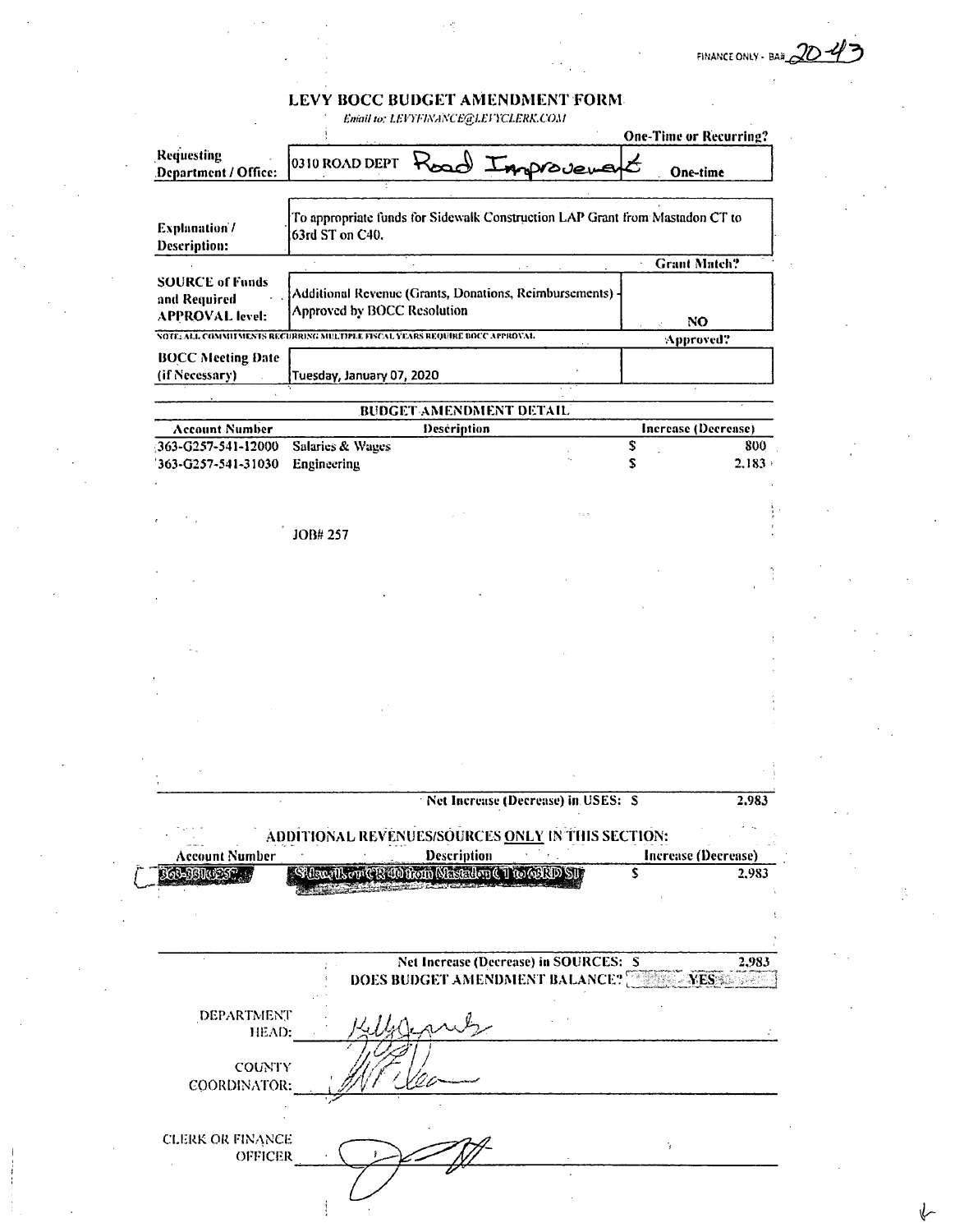#### A RESOLUTION OF THE BOARD OF COUNTY<br>COMMISSIONERS OF LEVY COUNTY, FLORIDA, **COMMISSIONERS** AMENDING THE FINAL BUDGET FOR FISCAL YEAR 2019-2020; PROVIDING FOR AN EFFECTIVE DATE.

WHEREAS, the Board of County Commissioners of Levy County, Florida, ("the Board") on September 17, 2019 held a public hearing as required by Section 200.065, Florida Statutes, and adopted Resolution 2019-078, adopting the Final Budget for Fiscal Year 2019-2020; and

WHEREAS, an amendment to the 2019-2020 Final Budget is required as a result of unanticipated funds received in the 2019-2020 Final Budget and received for particular purposes(s); and

WHEREAS, on January 7, 2020, the Board considered this Resolution pursuant to the provisions of Section 129.06(2)(d), Florida Statutes, in order to amend the Fiscal Year 2019-2020 Final Budget to reflect the changes required; and

NOW, THEREFORE, BE IT RESOLVED by the Board of County Commissioners of Levy County, Florida, that:

1. The Fiscal Year 2019-2020 Final Budget adopted by Resolution 2019-078, is hereby amended as follows:

2. The Road Department Fund shall be increased by \$2,983.00, as reflected in the attached budget amendment form.

3. This resolution shall take effect immediately upon its adoption.

DULY ADOPTED this  $7<sup>th</sup>$  day of January, 2020.

Matt Brooks, Chairman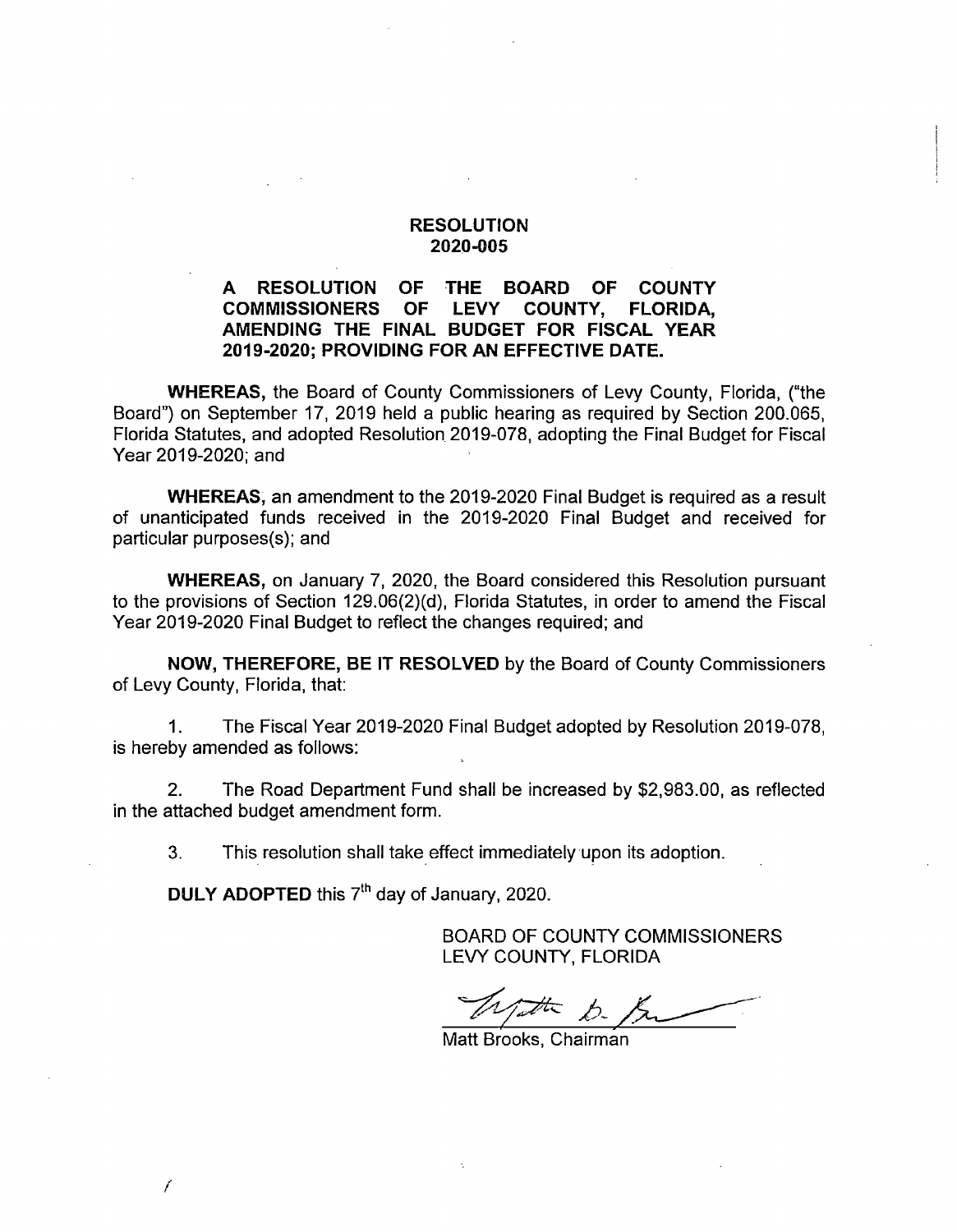Danny J. Ship

APPROVED AS TO FORM AND LEGAL SUFFICIENCY:

Hord N

 $\mathcal{L}$ 

Anne Bast Brown, County Attorney

z:/res/amend.budget.19-20\_RBD\_addl revenue(1).doc LR2019-009; LR2019-069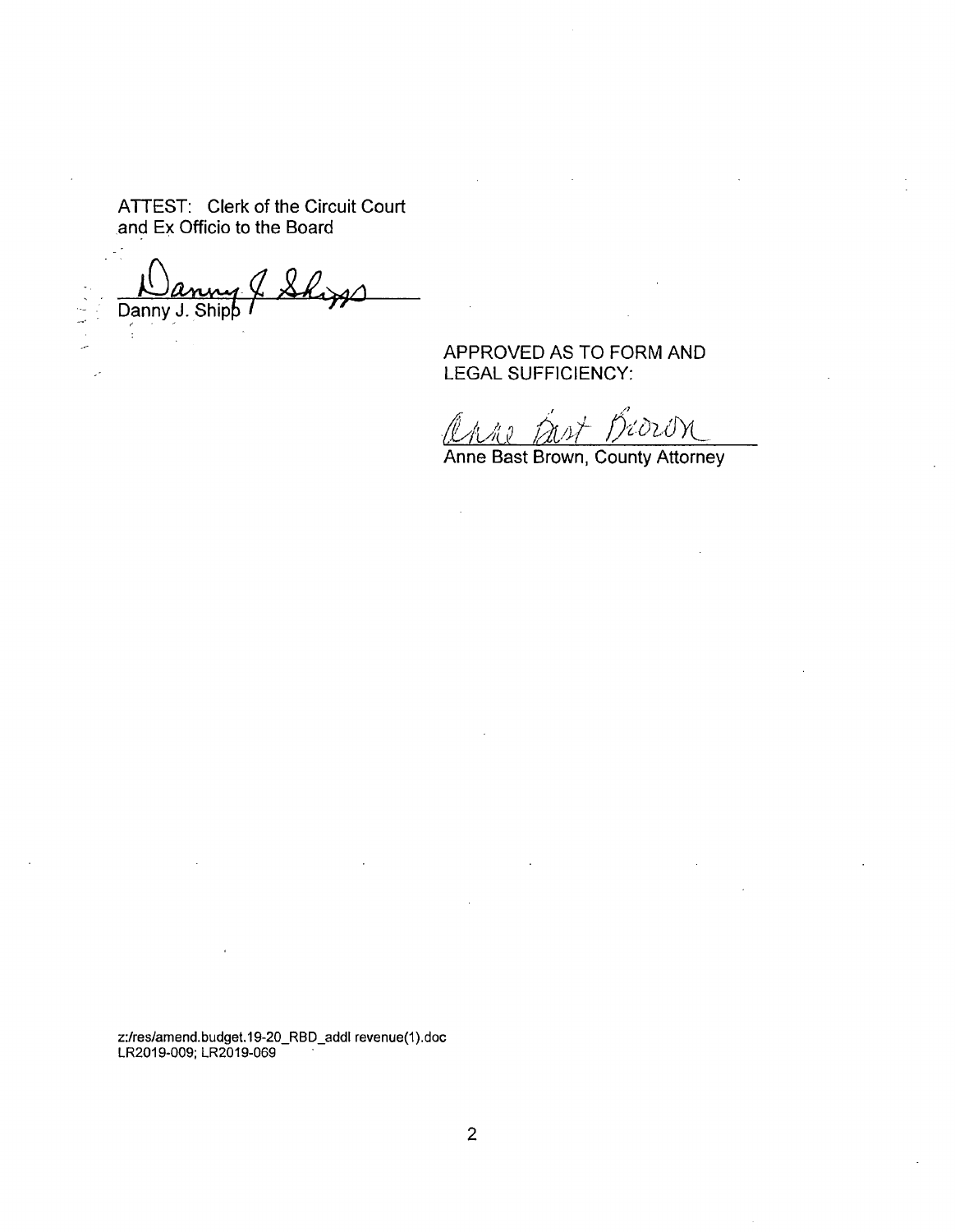$20 - 44$ FINANCE ONLY - 8A#\_

/

 $\sim$   $\sim$ 

 $\mathcal{L}$ 

 $\mathcal{L}$ 

#### LEVY BOCC BUDGET AMENDMENT FORM

Email to: LEVYEIN ANCE@LEVYCLERK.COM

|                                            |                                                                                |                         |                                                                          |                              | <b>One-Time or Recurring?</b> |
|--------------------------------------------|--------------------------------------------------------------------------------|-------------------------|--------------------------------------------------------------------------|------------------------------|-------------------------------|
| Requesting<br>Department / Office:         | 911 Addressing/LCSO                                                            |                         |                                                                          |                              | One-time                      |
| Explanation /<br>Description:              | Fall 2019 State E911 Grant                                                     |                         |                                                                          |                              |                               |
| <b>SOURCE of Funds</b>                     |                                                                                |                         |                                                                          |                              | Grant Match?                  |
| and Required<br>APPROVAL level:            | Additional Revenue (Enterprise Fund Receipts) -<br>Approved by BOCC Resolution |                         |                                                                          |                              | NO                            |
|                                            | NOTE ALL COMMITMENTS RECURRING MULTIPLE FISCAL YEARS REQUIRE BOCC APPROVAL     |                         |                                                                          |                              | Approved?                     |
| <b>BOCC Meeting Date</b><br>(if Necessary) | Tuesday, January 7, 2020                                                       |                         |                                                                          |                              |                               |
|                                            |                                                                                | BUDGET AMENDMENT DETAIL |                                                                          |                              |                               |
| <b>Account Number</b>                      |                                                                                | Description             |                                                                          |                              | Increase (Decrease)           |
| 115-G267-525-31010 - Professional Services |                                                                                |                         |                                                                          | \$                           | 178,092                       |
|                                            |                                                                                |                         |                                                                          | $\epsilon_{\perp}^2$ .       |                               |
|                                            |                                                                                |                         |                                                                          |                              |                               |
|                                            |                                                                                |                         |                                                                          |                              |                               |
|                                            |                                                                                |                         |                                                                          |                              |                               |
|                                            |                                                                                |                         |                                                                          |                              |                               |
|                                            |                                                                                |                         |                                                                          |                              |                               |
|                                            |                                                                                |                         |                                                                          |                              |                               |
|                                            |                                                                                |                         |                                                                          |                              |                               |
|                                            |                                                                                |                         |                                                                          |                              |                               |
| $^{\prime}$ $\times$ $_{\rm d}$            |                                                                                |                         |                                                                          |                              |                               |
|                                            |                                                                                |                         | Net Increase (Decrease) in USES: \$                                      |                              | 178,092                       |
|                                            | ADDITIONAL REVENUES/SOURCES ONLY IN THIS SECTION:                              |                         |                                                                          |                              |                               |
| <b>Account Number</b>                      |                                                                                | Description             |                                                                          | $\overline{\cdot \varsigma}$ | Increase (Decrease)           |
|                                            | 115-334 G2674 Street Street Street 14519-12-08                                 |                         |                                                                          |                              | 178,092                       |
|                                            |                                                                                |                         |                                                                          |                              |                               |
|                                            |                                                                                |                         | Net Increase (Decrease) in SOURCES: \$<br>DOES BUDGET AMENDMENT BALANCE? |                              | 178,092<br>YES                |
| DEPARTMENT<br>HEAD:                        |                                                                                |                         |                                                                          |                              |                               |
| <b>COUNTY</b><br>COORDINATOR:              |                                                                                |                         |                                                                          |                              |                               |
|                                            |                                                                                |                         |                                                                          |                              |                               |
| <b>CLERK OR FINANCE</b><br>OFFICER         |                                                                                |                         |                                                                          |                              |                               |

 $\bar{\mathcal{A}}$ 

 $\hat{\mathbf{a}}$ 

 $\label{eq:1} \begin{aligned} \mathcal{L}_{\mathcal{A}}(\mathcal{A}) = \mathcal{L}_{\mathcal{A}}(\mathcal{A}) = \mathcal{L}_{\mathcal{A}}(\mathcal{A}) = \mathcal{L}_{\mathcal{A}}(\mathcal{A}) = \mathcal{L}_{\mathcal{A}}(\mathcal{A}) = \mathcal{L}_{\mathcal{A}}(\mathcal{A}) = \mathcal{L}_{\mathcal{A}}(\mathcal{A}) = \mathcal{L}_{\mathcal{A}}(\mathcal{A}) = \mathcal{L}_{\mathcal{A}}(\mathcal{A}) = \mathcal{L}_{\mathcal{A}}(\mathcal{A}) = \mathcal{L}_{\mathcal{A}}(\mathcal{A})$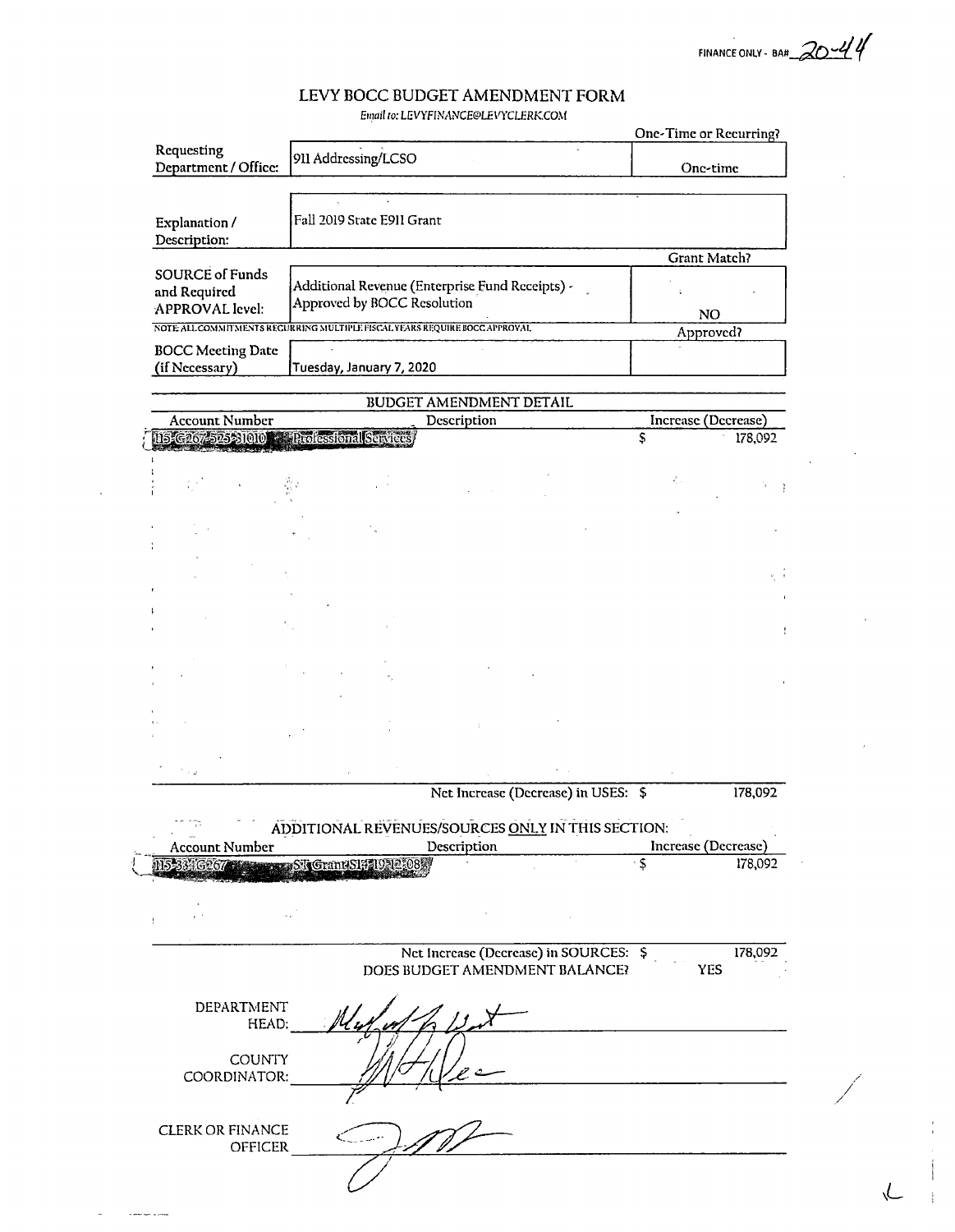FINANCE ONLY - BAH  $20 - 45$ 

l,

Email to: LEVYFINANCE@LEVYCLERK.COM

|                                                                             |                                                                                         | EMAIL 10, LEV I FINANCEC LEV I CLERK.COM                                 |    | One-Time or Recurring? |
|-----------------------------------------------------------------------------|-----------------------------------------------------------------------------------------|--------------------------------------------------------------------------|----|------------------------|
| Requesting<br>Department / Office:                                          | 911 Addressing/LCSO                                                                     |                                                                          |    | One-time               |
| Explanation /<br>Description:                                               | Fall 2019 State E911 Grant                                                              |                                                                          |    |                        |
|                                                                             |                                                                                         |                                                                          |    | Grant Match?           |
| <b>SOURCE of Funds</b><br>and Required<br><b>APPROVAL</b> level:            | Additional Revenue (Grants, Donations, Reimbursements)<br>- Approved by BOCC Resolution |                                                                          |    | NO.                    |
| NOTE ALL COMMITMENTS RECURRING MULTIPLE FISCAL YEARS REQUIRE BOCC APPROVAL. |                                                                                         |                                                                          |    | Approved?              |
| <b>BOCC Meeting Date</b><br>(if Necessary)                                  | Tuesday, January 7, 2020                                                                |                                                                          |    |                        |
|                                                                             |                                                                                         | BUDGET AMENDMENT DETAIL                                                  |    |                        |
| <b>Account Number</b>                                                       |                                                                                         | Description                                                              |    | Increase (Decrease)    |
| 11536266525-31010 Professional Services                                     |                                                                                         |                                                                          |    | 31,531                 |
|                                                                             |                                                                                         |                                                                          |    |                        |
|                                                                             |                                                                                         |                                                                          |    |                        |
|                                                                             |                                                                                         |                                                                          |    |                        |
|                                                                             |                                                                                         |                                                                          |    |                        |
|                                                                             |                                                                                         |                                                                          |    |                        |
|                                                                             |                                                                                         |                                                                          |    |                        |
|                                                                             |                                                                                         |                                                                          |    |                        |
|                                                                             |                                                                                         |                                                                          |    |                        |
|                                                                             |                                                                                         |                                                                          |    |                        |
|                                                                             |                                                                                         |                                                                          |    |                        |
|                                                                             |                                                                                         | Net Increase (Decrease) in USES: \$                                      |    | 31,531                 |
| $\sim\!\!-\!\!-\!\!-\!\!-\!\!-\!\!-\!\!-\!\!-\!\!$                          | ADDITIONAL REVENUES/SOURCES ONLY IN THIS SECTION:                                       |                                                                          |    |                        |
| Account Number                                                              |                                                                                         | Description                                                              |    | Increase (Decrease)    |
| 153346266                                                                   | SIL GrandSIA 19121074                                                                   |                                                                          | \$ | 31,531                 |
|                                                                             |                                                                                         |                                                                          |    |                        |
|                                                                             |                                                                                         |                                                                          |    |                        |
|                                                                             |                                                                                         | Net Increase (Decrease) in SOURCES: \$<br>DOES BUDGET AMENDMENT BALANCE? |    | 31,531<br><b>YES</b>   |
| DEPARTMENT<br>HEAD:                                                         |                                                                                         |                                                                          |    |                        |
| COUNTY<br>COORDINATOR:                                                      |                                                                                         |                                                                          |    |                        |
| <b>CLERK OR FINANCE</b>                                                     |                                                                                         |                                                                          |    |                        |
| OFFICER                                                                     |                                                                                         |                                                                          |    |                        |

 $\bar{z}$ 

÷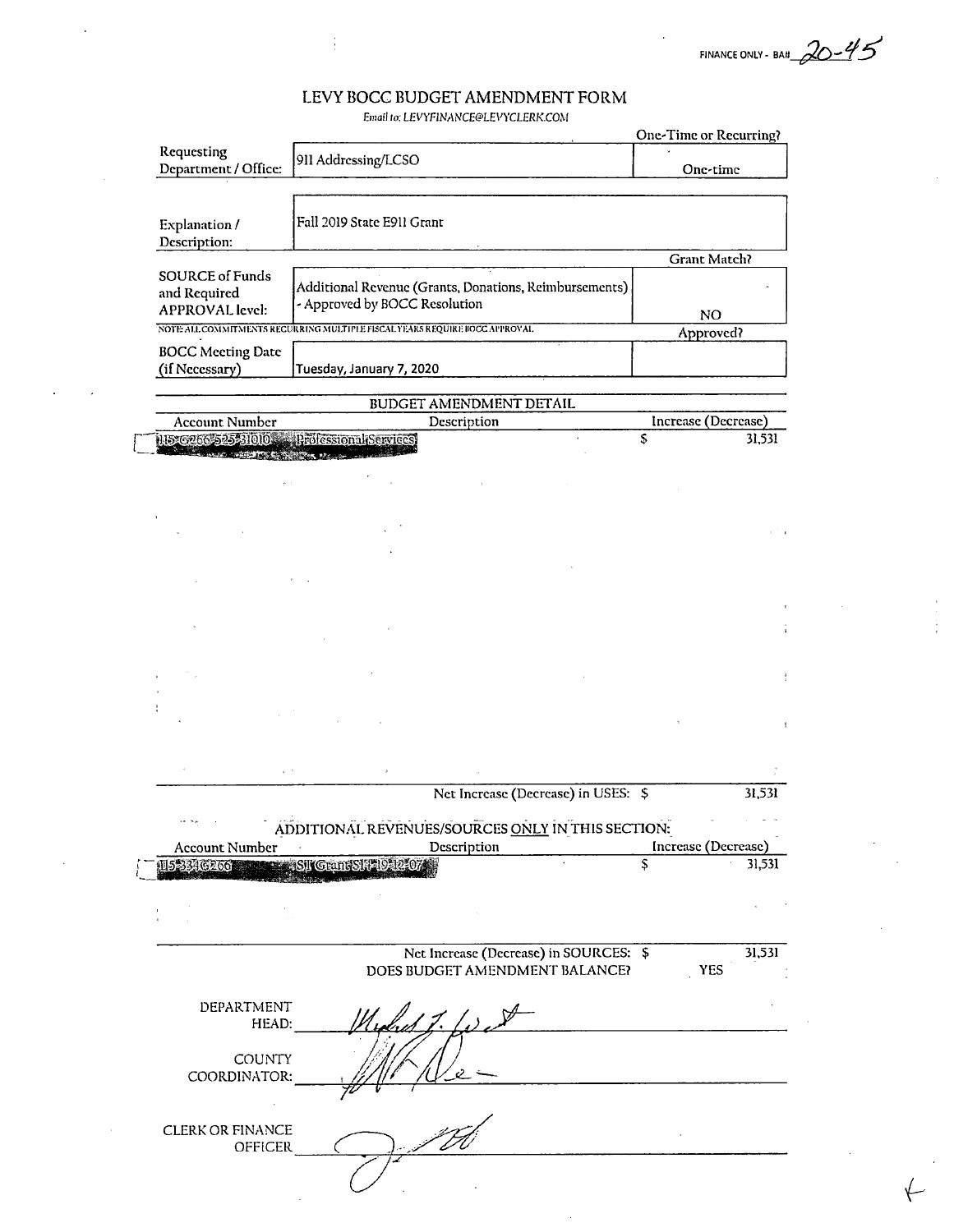#### A RESOLUTION OF THE BOARD OF COUNTY<br>COMMISSIONERS OF LEVY COUNTY, FLORIDA, **COMMISSIONERS** AMENDING THE FINAL BUDGET FOR FISCAL YEAR 2019-2020; PROVIDING FOR AN EFFECTIVE DATE.

WHEREAS, the Board of County Commissioners of Levy County, Florida, ("the Board") on September 17, 2019 held a public hearing as required by Section 200.065, Florida Statutes, and adopted Resolution 2019-078, adopting the Final Budget for Fiscal Year 2019-2020; and

WHEREAS, an amendment to the 2019-2020 Final Budget is required as a result of unanticipated funds received in the 2019-2020 Final Budget and received for particular purposes(s); and

WHEREAS, on January 7, 2020, the Board considered this Resolution pursuant to the provisions of Section 129.06(2)(d), Florida Statutes, in order to amend the Fiscal Year 2019-2020 Final Budget to reflect the changes required; and

NOW, THEREFORE, BE IT RESOLVED by the Board of County Commissioners of Levy County, Florida, that:

1. The Fiscal Year 2019-2020 Final Budget adopted by Resolution 2019-078, is hereby amended as follows:

2. The 911 Addressing/Levy County Sheriffs Office Fund shall be increased by \$209,623.00, as reflected in the attached budget amendment form.

3. This resolution shall take effect immediately upon its adoption.

DULY ADOPTED this 7<sup>th</sup> day of January, 2020.

-In But

Matt Brooks, Chairman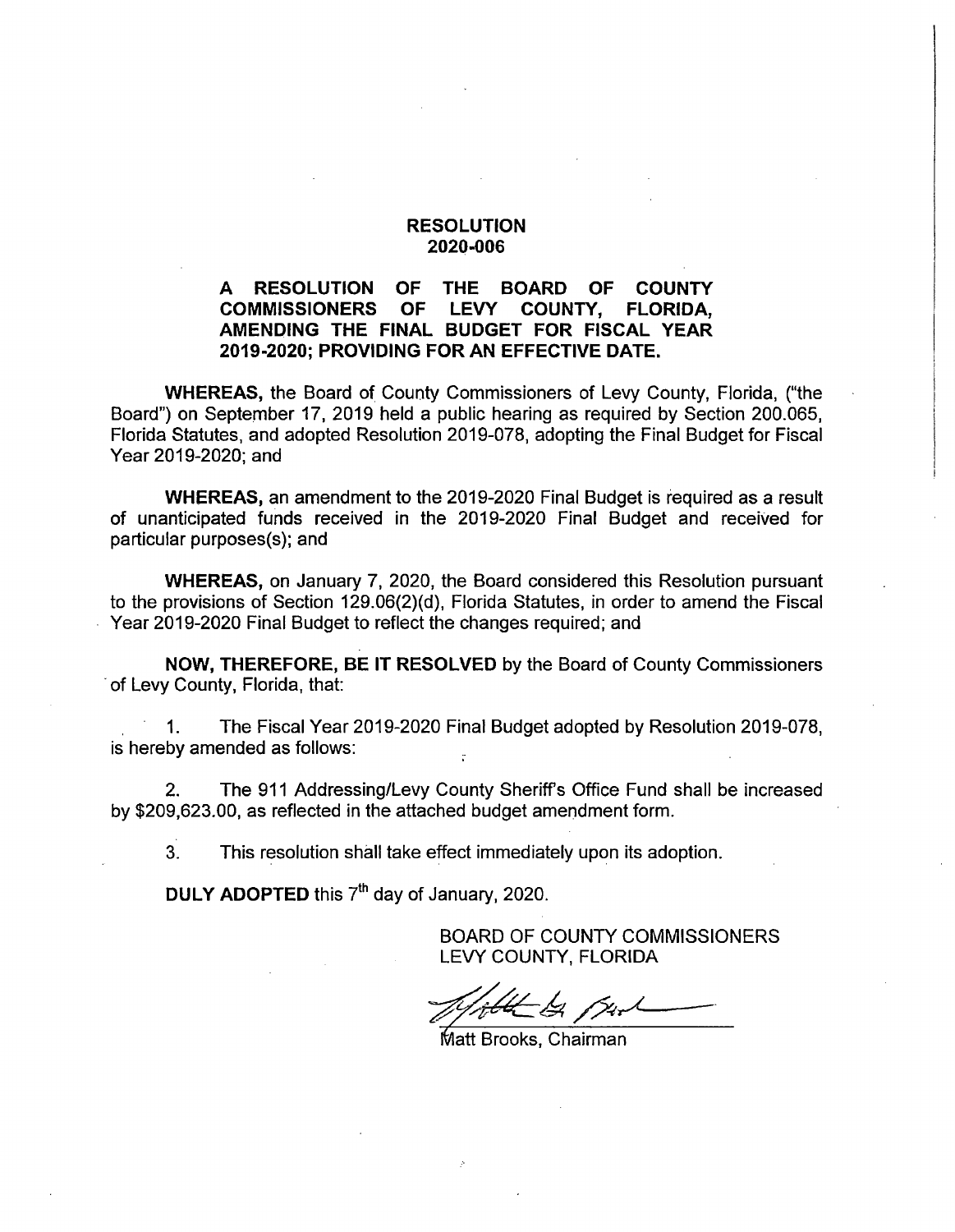Danny J. Shipp

**CARACTES** 

APPROVED AS TO FORM AND LEGAL SUFFICIENCY:

anne Bart Brown

 $\bar{z}$ 

Anne Bast Brown, County Attorney

2;/res/amend.budget.19-20\_SHO\_addl revenue.doc LR2019-009; LR2019-087; LR2019-088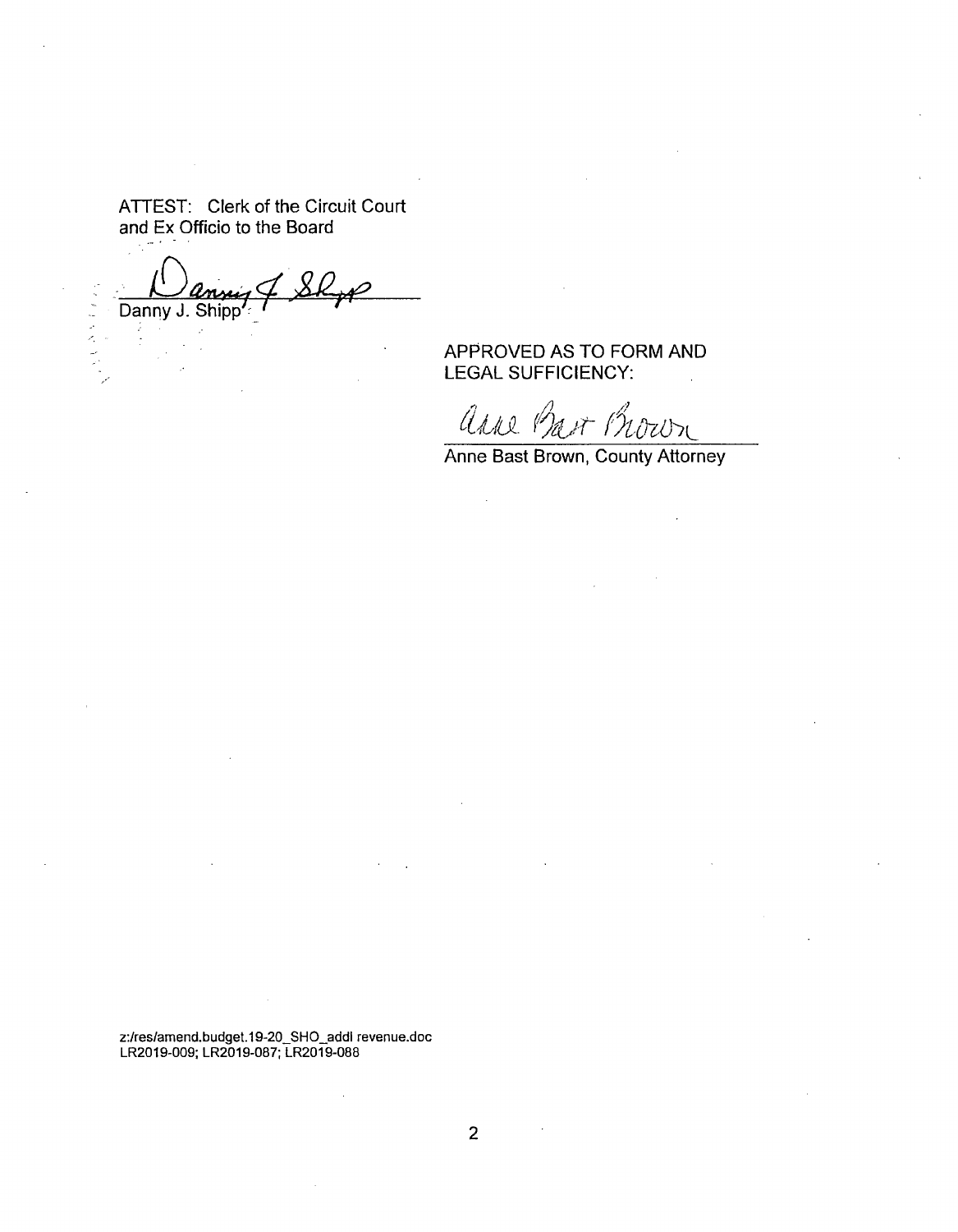FINANCE ONLY - BA#  $20-46$ 

Email to; LEVYFINANCE@LEVYCLERK,COM

|                                            |                                                                                                                                                                                                     | One-Time or Recurring? |
|--------------------------------------------|-----------------------------------------------------------------------------------------------------------------------------------------------------------------------------------------------------|------------------------|
| Requesting<br>Department / Office:         | 0136 ANIMAL CONTROL                                                                                                                                                                                 | One-time               |
|                                            |                                                                                                                                                                                                     |                        |
| Explanation /<br>Description:              | Automatic re-appropriation of previously-approved grant appropriation, per Budget<br>Policy Resolution 2017-015, Procedure VI.C., after amount verified by Finance Officer<br>(signature required). |                        |
|                                            |                                                                                                                                                                                                     | Grant Match?           |
| SOURCE of Funds<br>and Required            | Additional Revenue (Grants, Donations, Reimbursements)                                                                                                                                              |                        |
| <b>APPROVAL</b> level:                     | - Approved by BOCC Resolution                                                                                                                                                                       | -NO                    |
|                                            | NOTE ALL COMMITMENTS RECURRING MULTIPLE FISCAL YEARS REQUIRE BOCC APPROVAL                                                                                                                          | Approved?              |
| <b>BOCC Meeting Date</b><br>(if Necessary) |                                                                                                                                                                                                     | YES                    |

# BUDGET AMENDMENT DETAIL<br>Description Account Number Description Increase (Decrease) !ll5-G254-562-31010 Professional Srv, \$ . 15,000 Net Increase (Decrease) in USES: \$ 15,000

| III5-334G254 | St Grant-Fl Animal Friend Spay/Neuter | .15,000 |
|--------------|---------------------------------------|---------|
|              |                                       |         |
|              |                                       |         |

DEPARTMENT

HEAD:

**COUNTY** COORDINATOR:

| CLERK OR FINANCE<br>OFFICER | u |  |
|-----------------------------|---|--|
|                             |   |  |

<u> 1989 - John Stein, amerikansk politiker (</u>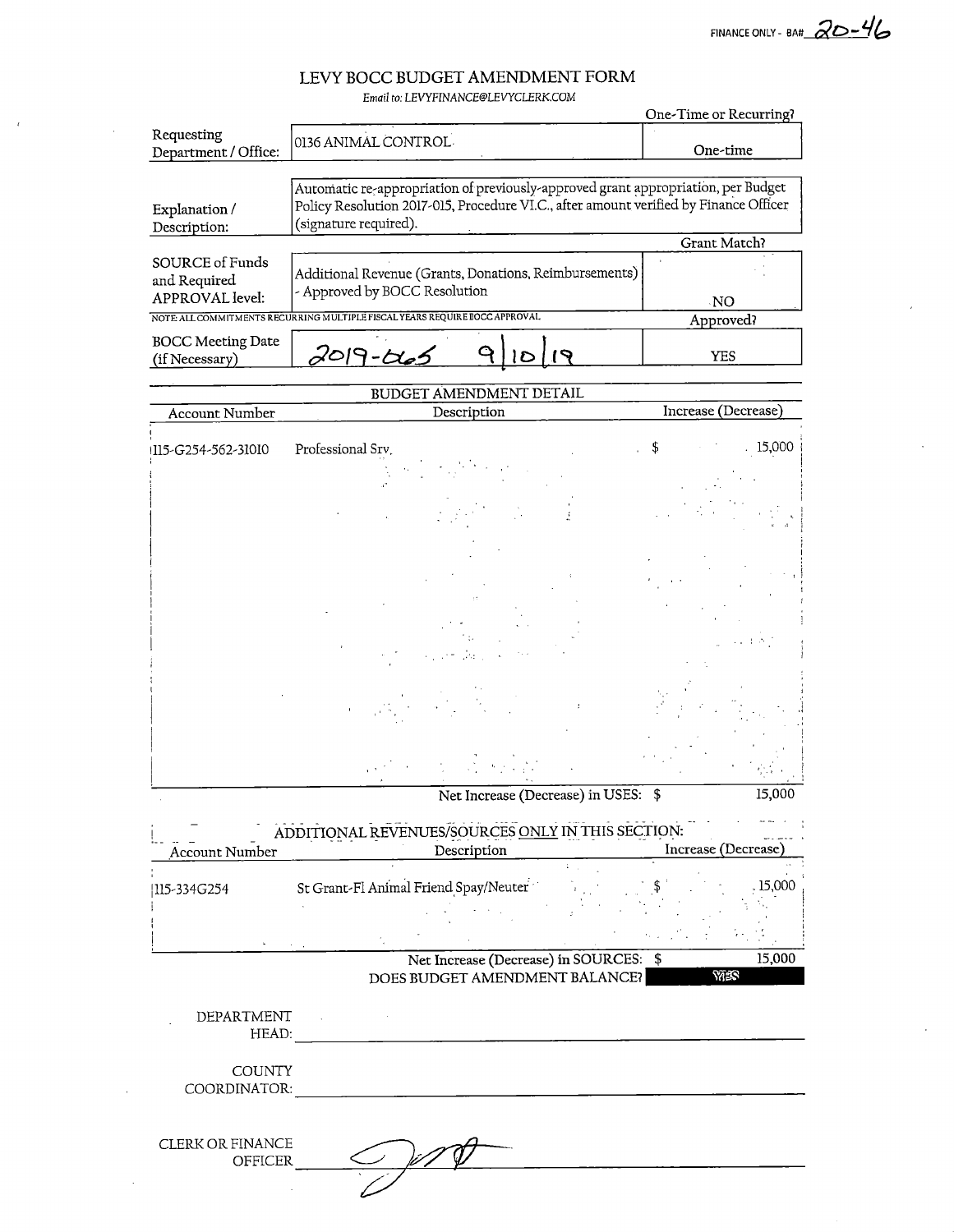IMANCE ONLY - BAR 20-47

 $\ddot{\phantom{a}}$ 

# LEVY BOCC BUDGET AMENDMENT FORM

 $\label{thm:final} \small \textit{Final}\; to \; \textit{LLVTFINANCLEBINGLERKCOM} \normalsize$ 

|                                                           |                                                                            | One-Time or Recurring? |         |
|-----------------------------------------------------------|----------------------------------------------------------------------------|------------------------|---------|
| Requesting<br>Department / Office:                        | 0240 EMERGENCY MEDICAL SERV                                                | One-time               |         |
|                                                           |                                                                            |                        |         |
| Explanation /<br>Description:                             | TRANSFER FUNDS FOR EXPENSES                                                |                        |         |
|                                                           |                                                                            | Grant Match?           |         |
| <b>SOURCE of Funds</b><br>and Required<br>APPROVAL level: | Reducing Expenses (Same Dept & Category) - Dept Head<br>Approval           |                        |         |
|                                                           | NDTE ALL COMMITMENTS RECURRENT FIFTE 1 E ISCAL YEARS REQUIRE EOCC APPROVAL | NO.                    |         |
|                                                           |                                                                            | Approved?              |         |
| <b>BOCC</b> Meeting Date<br>(if Necessary)                |                                                                            |                        |         |
|                                                           | BUDGET AMENDMENT DETAIL.                                                   |                        |         |
| Account Number                                            | Description                                                                | Increase (Decrease)    |         |
| 116-0240-525-46010                                        | REPAIR/MAINT - BLDG/GROUNDS                                                | Š.                     | (1,000) |
| 116-0240-526-46030                                        | REPAIR/MAINT - EQUIP                                                       | S                      | 1,000   |
|                                                           |                                                                            |                        |         |
|                                                           |                                                                            |                        |         |
|                                                           |                                                                            |                        |         |
|                                                           |                                                                            |                        |         |
|                                                           |                                                                            |                        |         |

|                               | Net Increase (Decrease) in USES: S<br>× |                                                   |                     |  |
|-------------------------------|-----------------------------------------|---------------------------------------------------|---------------------|--|
|                               |                                         | ADDITIONAL REVENUES/SOURCES ONLY IN THIS SECTION: |                     |  |
| Account Number                | Description                             |                                                   | Increase (Decrease) |  |
|                               |                                         | Ŝ                                                 |                     |  |
|                               |                                         |                                                   |                     |  |
|                               | DOES BUDGET AMENDMENT BALANCE?          | Net Increase (Decrease) in SOURCES: \$            | <b>THE YES</b>      |  |
| DEPARTMENT<br>HEAD:           |                                         |                                                   |                     |  |
| <b>COUNT)</b><br>COORDINATOR: |                                         |                                                   |                     |  |
|                               |                                         |                                                   |                     |  |
| CLERK OR FINANCE<br>OFFICER   |                                         |                                                   |                     |  |